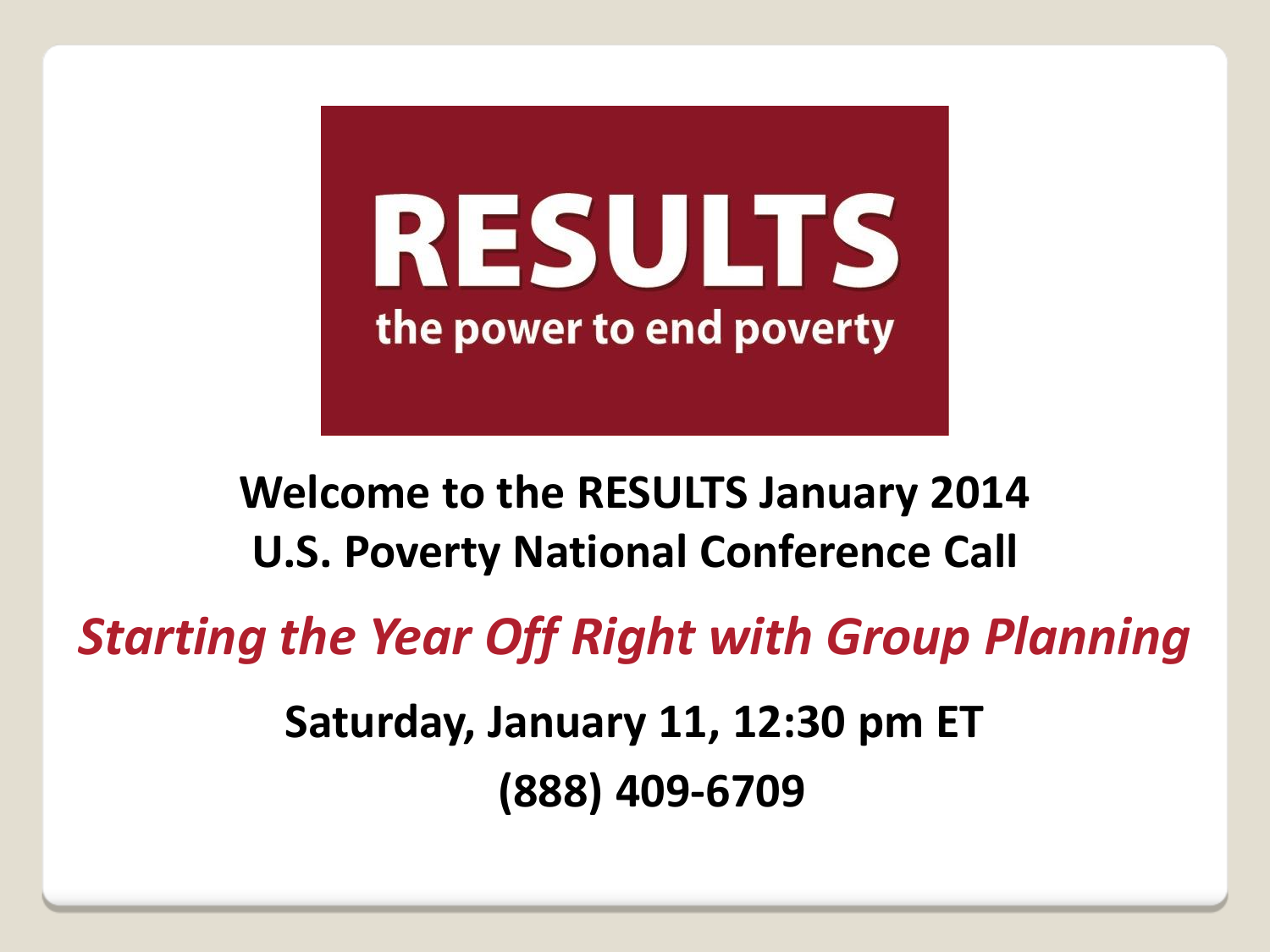**RESUL** 

the power to end poverty

# **Welcome from RESULTS Executive Director Joanne Carter**

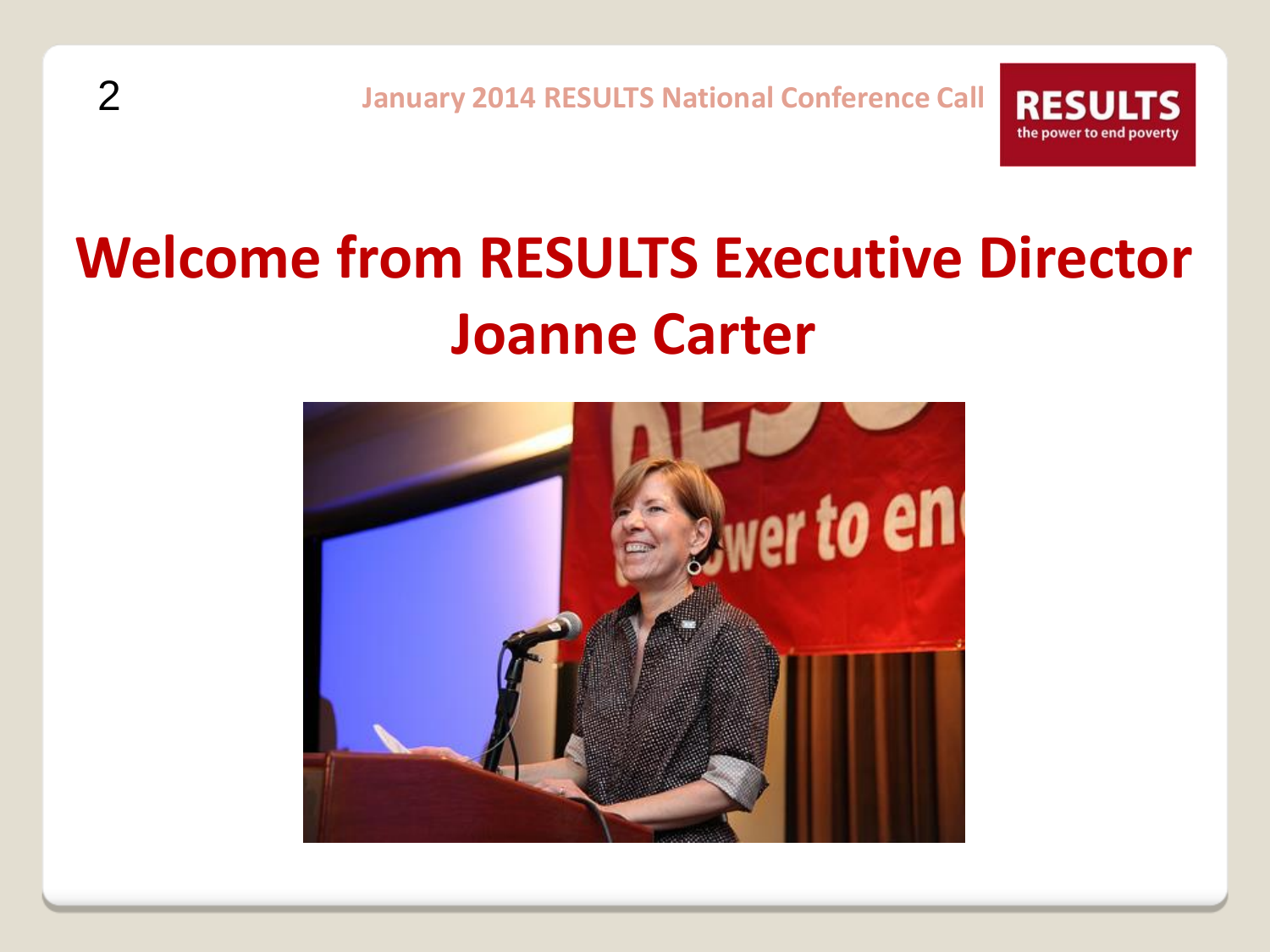#### 3 **January 2014 RESULTS National Conference Call RES** the power to end poverty



# **Opening Remarks from Debbie Weinstein Executive Director of the Coalition on Human Needs [www.chn.org](http://www.chn.org/)**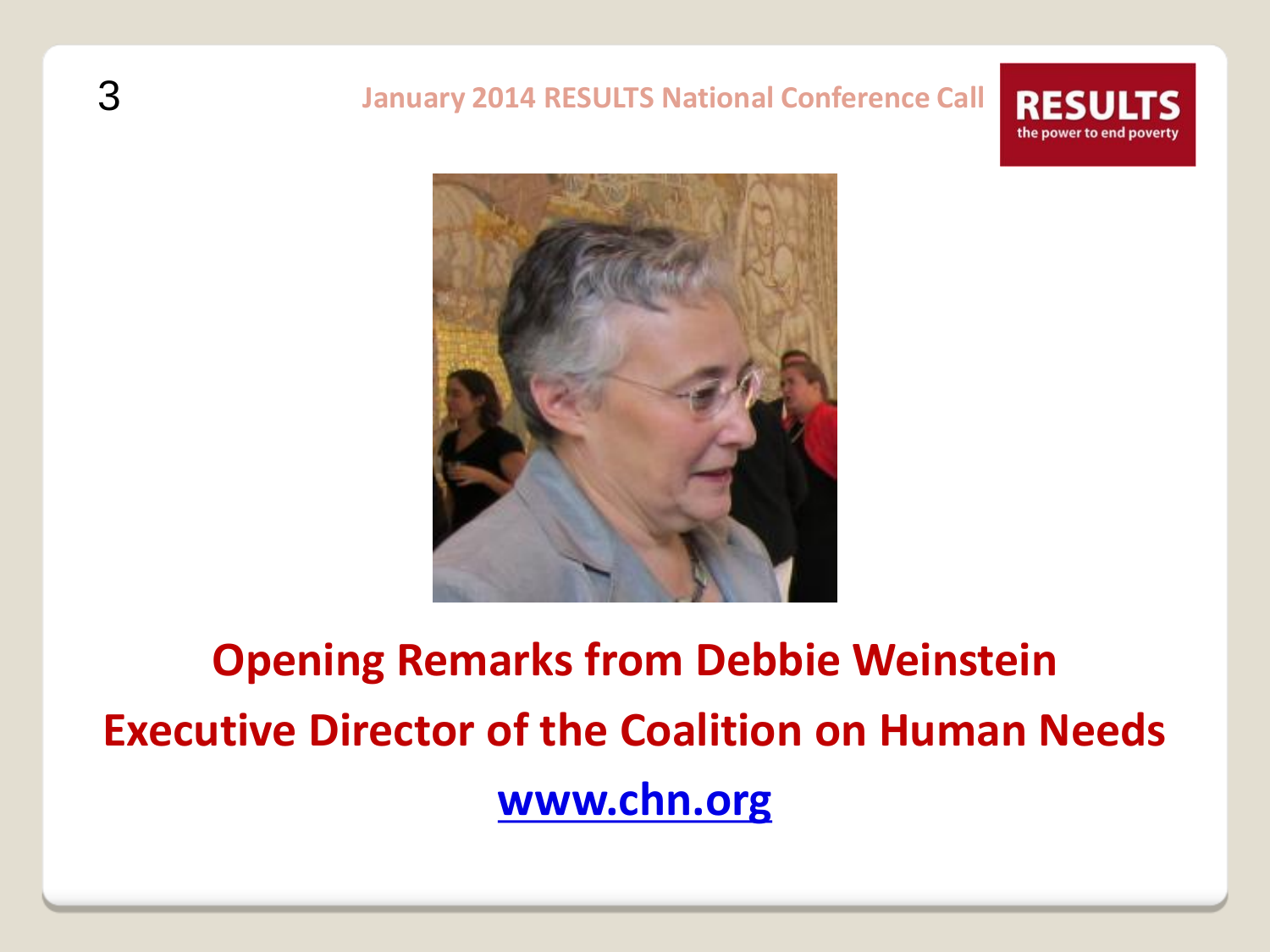# **January Action – 2014 Group Planning**

- Group Planning is about **creating success.**
- Goal without a plan is only a wish.
- 2013 was a great year
	- **83 face-to-face meetings** (more than any year in last decade), plus numerous meetings with aides
	- **141 media pieces** published (almost triple our 2012 total)
	- **Thousands of letters, e-mails, and phone calls**
- Think what we can accomplish when **every RESULTS group has a group plan for 2014**. The [January 2014 U.S. Poverty Action h](http://www.results.org/take_action/january_2014_u.s._poverty_action/)as tips to help with Group Planning.
- On today's call, we're going to help you do that.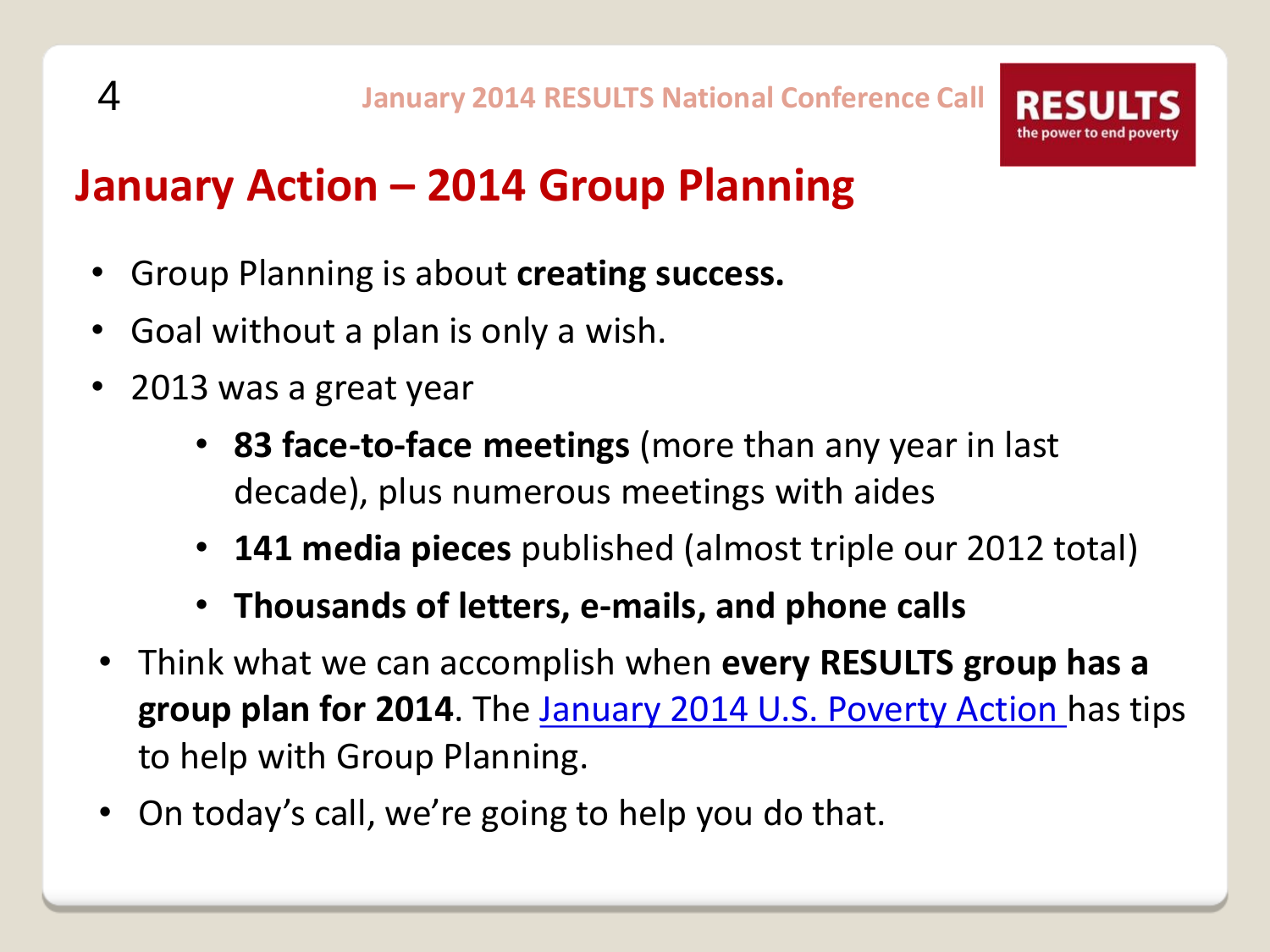

# **January Action – 2014 Group Planning**

- We're going to walk you through Group Planning today.
- Please have the following in front of you during the call:
	- Each person's completed **[Individual Planning Form](http://www.results.org/uploads/files/2014_Individual_Planning_Form.doc)**. You'll refer to your answers on the call
	- A copy of the **[Group Planning Summary](http://www.results.org/uploads/files/2014_Group_Planning_Summary.doc)**. Fill this out while on the call today

### *You can find links to these forms in the green box at [www.results.org](http://www.results.org/)*

We will go through the Group Planning Summary form. This will be faster than perhaps your used to but that's OK. **The goal is to get something on paper today and have you send it to Jos Linn ([jlinn@results.org\)](mailto:jlinn@results.org) this weekend.** You can add to or amend your plan after today and resubmit it  $-$  plans should be evolving documents.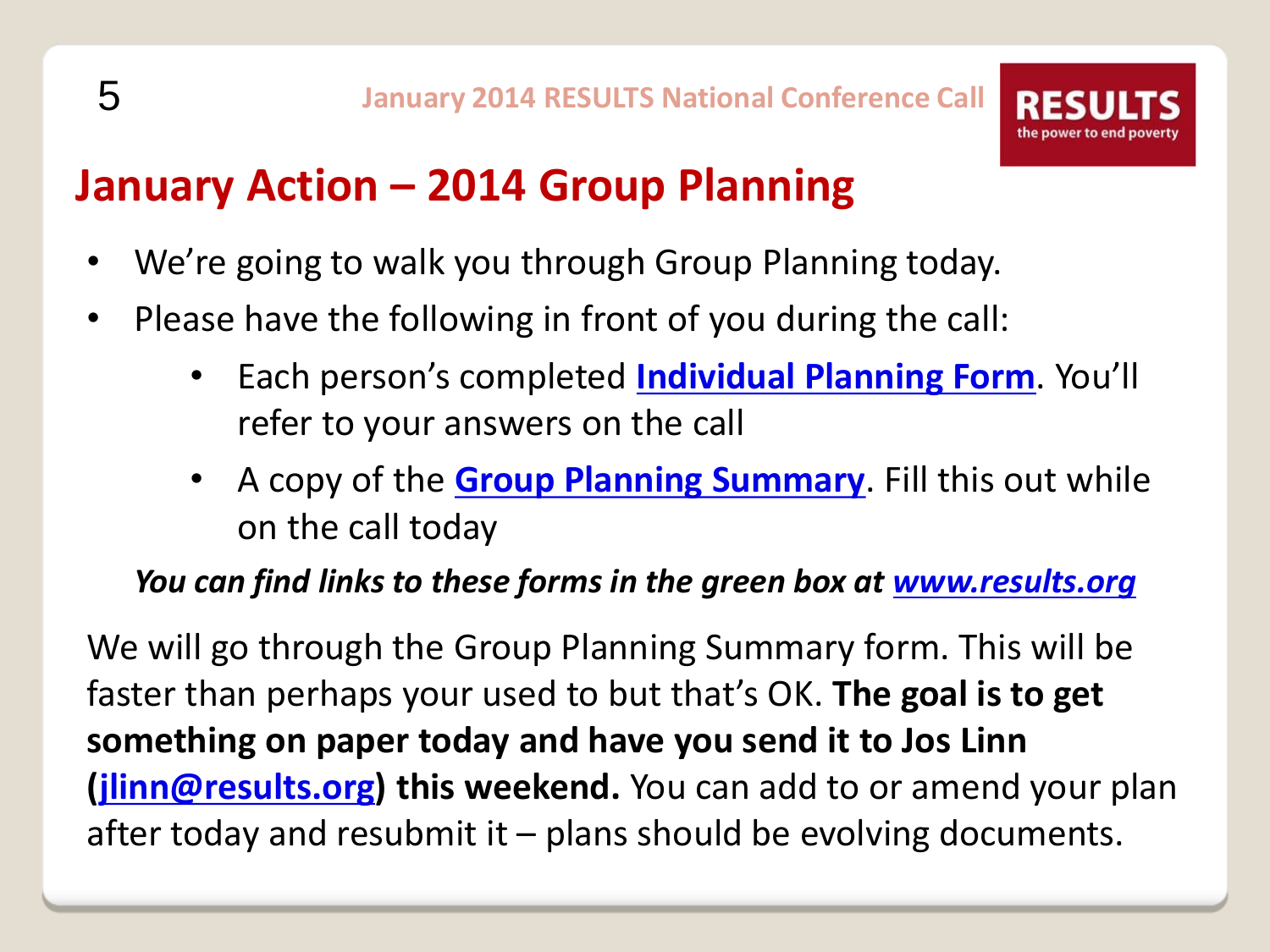# **A. Group Info – [Group Planning Summary](http://www.results.org/uploads/files/2014_Group_Planning_Summary.doc)**

- **1. List everyone who is in your group**. Please make sure all the information is current. Keeping in touch with one another is an important part of being a successful group.
- **2. Please assign leadership roles – very important!** We encourage everyone in the group to take a leadership role. Key roles to get assigned today are:
	- **Group leader(s)**
	- **Point person for each member of Congress** (please list the legislator's name, e.g. "Point Person for Sen. Marco Rubio")
	- **Media point person**
	- **Outreach/fundraising roles**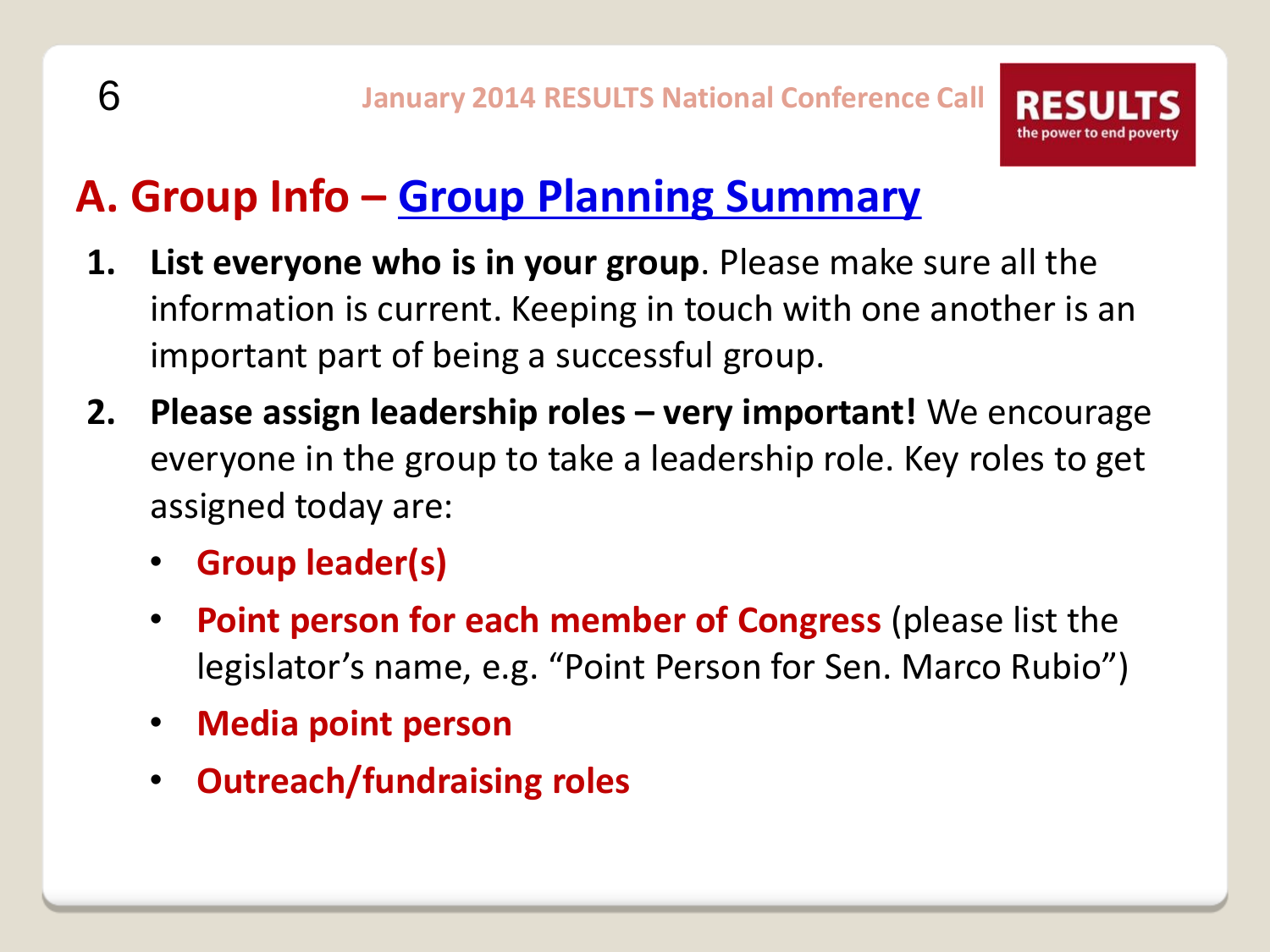

# **A. Group Info – [Group Planning Summary](http://www.results.org/uploads/files/2014_Group_Planning_Summary.doc)**

#### **Take 5 minutes to fill out Section A of the form**. As you discuss leadership

roles, pass the form around to have people fill in their contact info. *The call will be silent during this time so you can talk with your group.*

### **Section A. Group Members, Contact Information, and Group Role(s)**

| <b>Activist Name(s)</b> | <b>Email</b> | Phone # | <b>Role(s) in Group</b> |
|-------------------------|--------------|---------|-------------------------|
|                         |              |         |                         |
|                         |              |         |                         |
|                         |              |         |                         |
|                         |              |         |                         |
|                         |              |         |                         |
|                         |              |         |                         |
|                         |              |         |                         |
|                         |              |         |                         |
|                         |              |         |                         |
|                         |              |         |                         |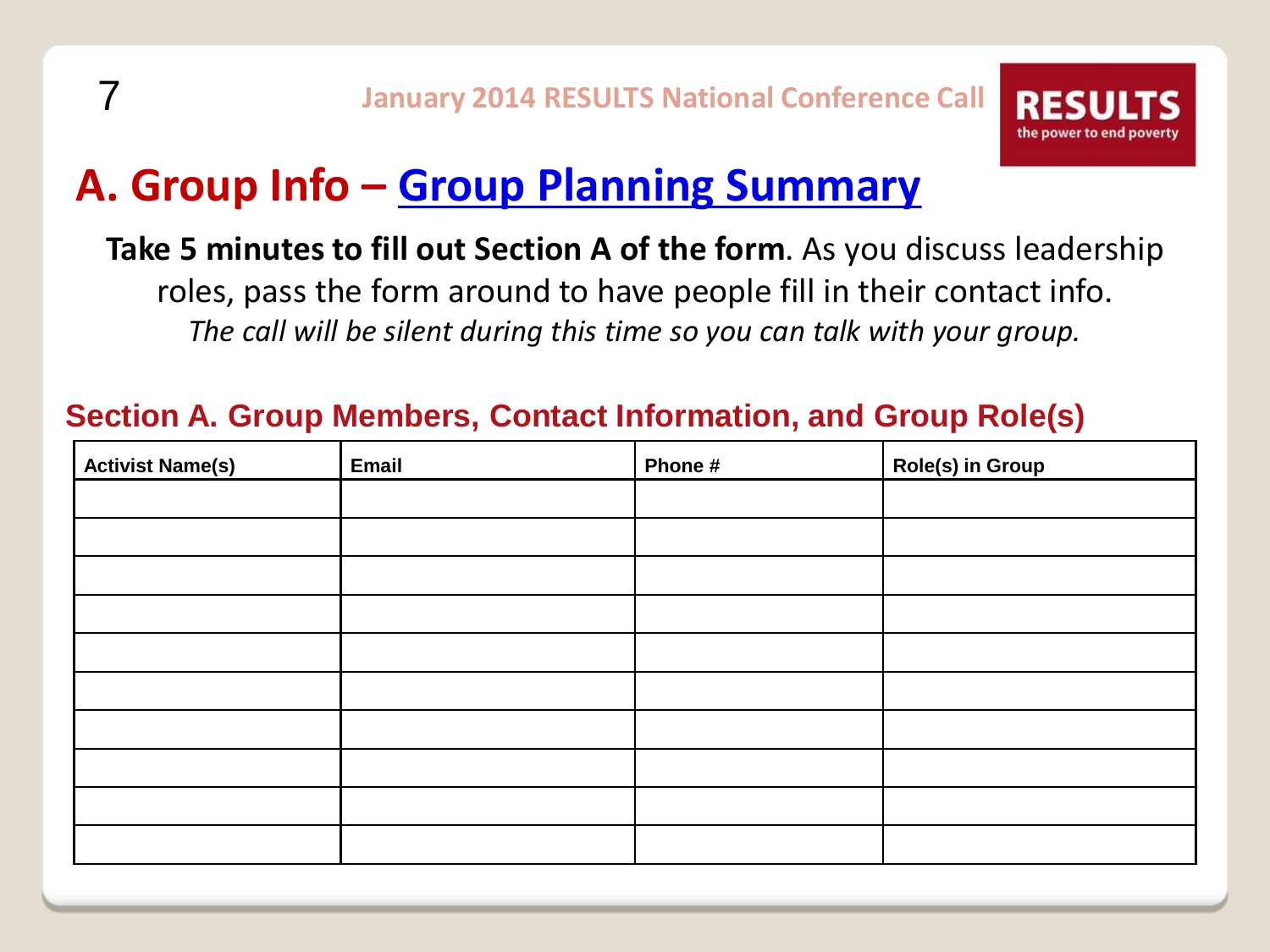# **B. Group Health – [Group Planning Summary](http://www.results.org/uploads/files/2014_Group_Planning_Summary.doc)**

- **1. List your monthly meeting days and times**. We encourage groups to meet twice per month.
- **2. How will you grow your group?** Groups that grow are groups that last. How many people do you have now and how many do you want to have by year's end? What steps will you take to grow your group?
- **3. Who in your group would like to come to the 2014 RESULTS International Conference?**
	- June 21-24 at the DoubleTree Crystal City in Washington, DC
	- Jim Kim, President of the World Bank will speak

Please list all the persons who plan to come (even if you're not 100 percent sure at this point)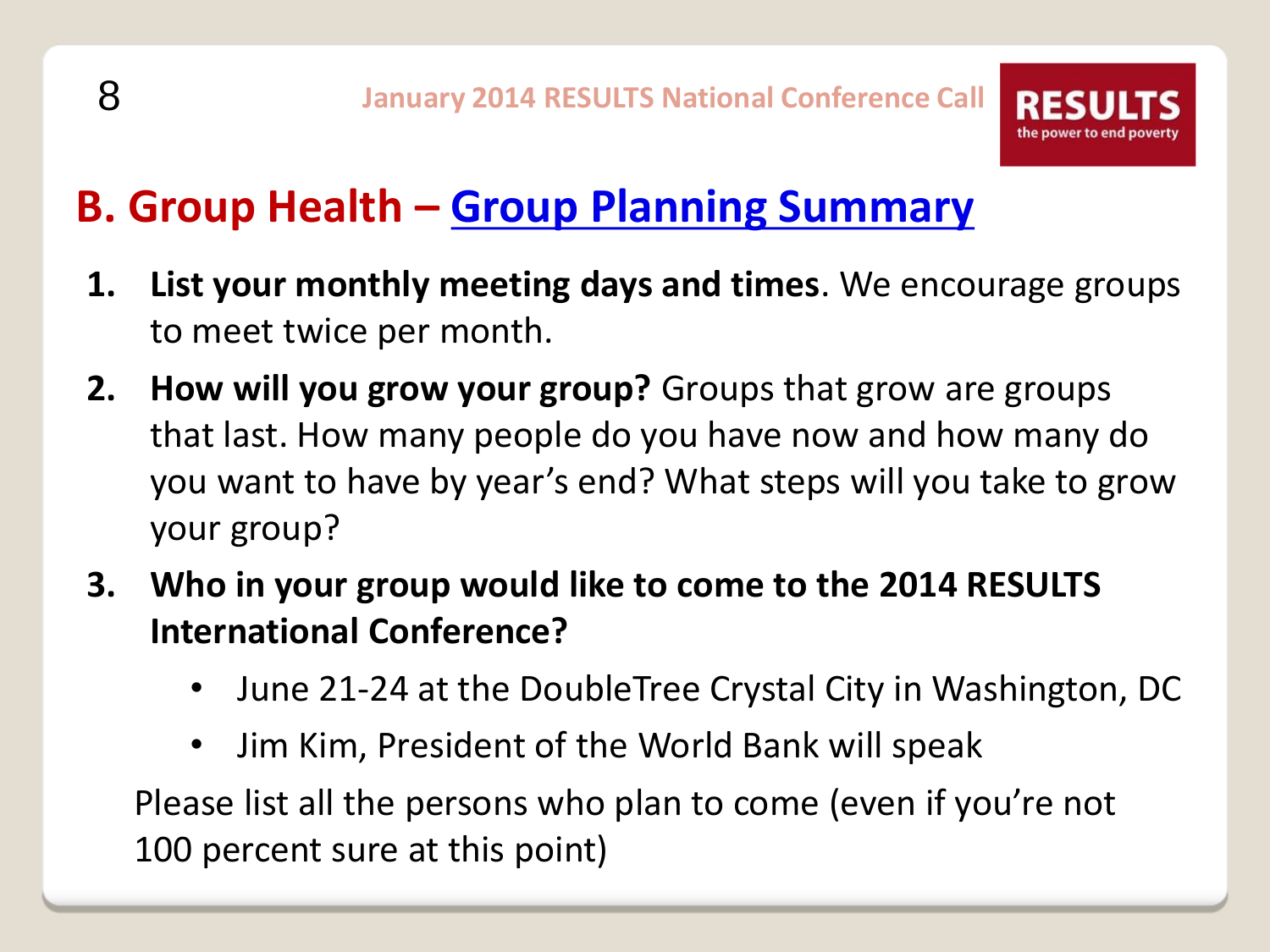

# **B. Group Health – [Group Planning Summary](http://www.results.org/uploads/files/2014_Group_Planning_Summary.doc)**

**Take 8 minutes to fill out Section B of the form**. As you discuss leadership roles, pass the form around to have people fill in their contact info. *The call will be silent during this time so you can talk with your group.*

#### **Section B. Group Health Plan**

| 1. | (m <sub>tq</sub> )<br>#2 day/time).                                                                                                                                                                   |
|----|-------------------------------------------------------------------------------------------------------------------------------------------------------------------------------------------------------|
| 2. | We currently have _______ members in our local group. By the end of 2014, we want to have _______ members. What<br>ideas do we have about how will we will grow?<br>a.                                |
|    | b.                                                                                                                                                                                                    |
|    | c.                                                                                                                                                                                                    |
| 3. | How many in our group will attend the 2014 International Conference, June 21-24 (list names if known) and/or a nearby<br>RESULTS regional conference? If I'm a Free Agent, will I consider attending? |
|    | Names:                                                                                                                                                                                                |
|    |                                                                                                                                                                                                       |
|    |                                                                                                                                                                                                       |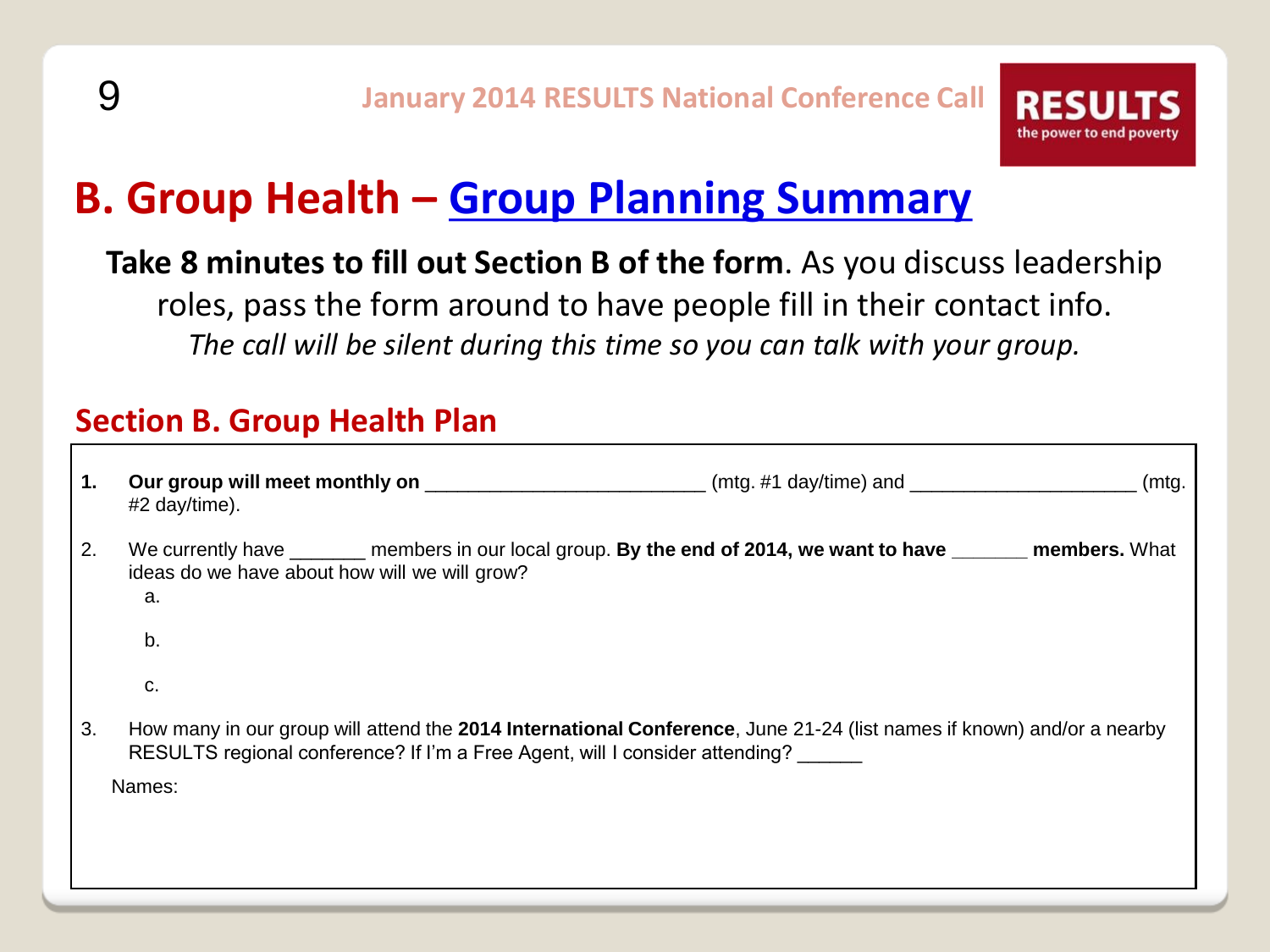

# **C. Congress – [Group Planning Summary](http://www.results.org/uploads/files/2014_Group_Planning_Summary.doc)**

- **1. List your members of Congress by name and where they are on the [Champion Scale](http://www.results.org/skills_center/champion_scale/) for U.S. Poverty issues.** Use the scale in section C of the form (also on slide 13). Should list at least 3 members of Congress (two senators and at least one representative).
- **2. When will/did you submit your request for a face-to-face meeting with each member of Congress?** Need to get them in as soon as possible. Point persons should handle the requests. Also, please list any local advocates or coalition partners you wish to invite to attend your meetings.
- **3. What strategies will you use to move your members of Congress up the [Champion Scale t](http://www.results.org/skills_center/champion_scale/)his year?**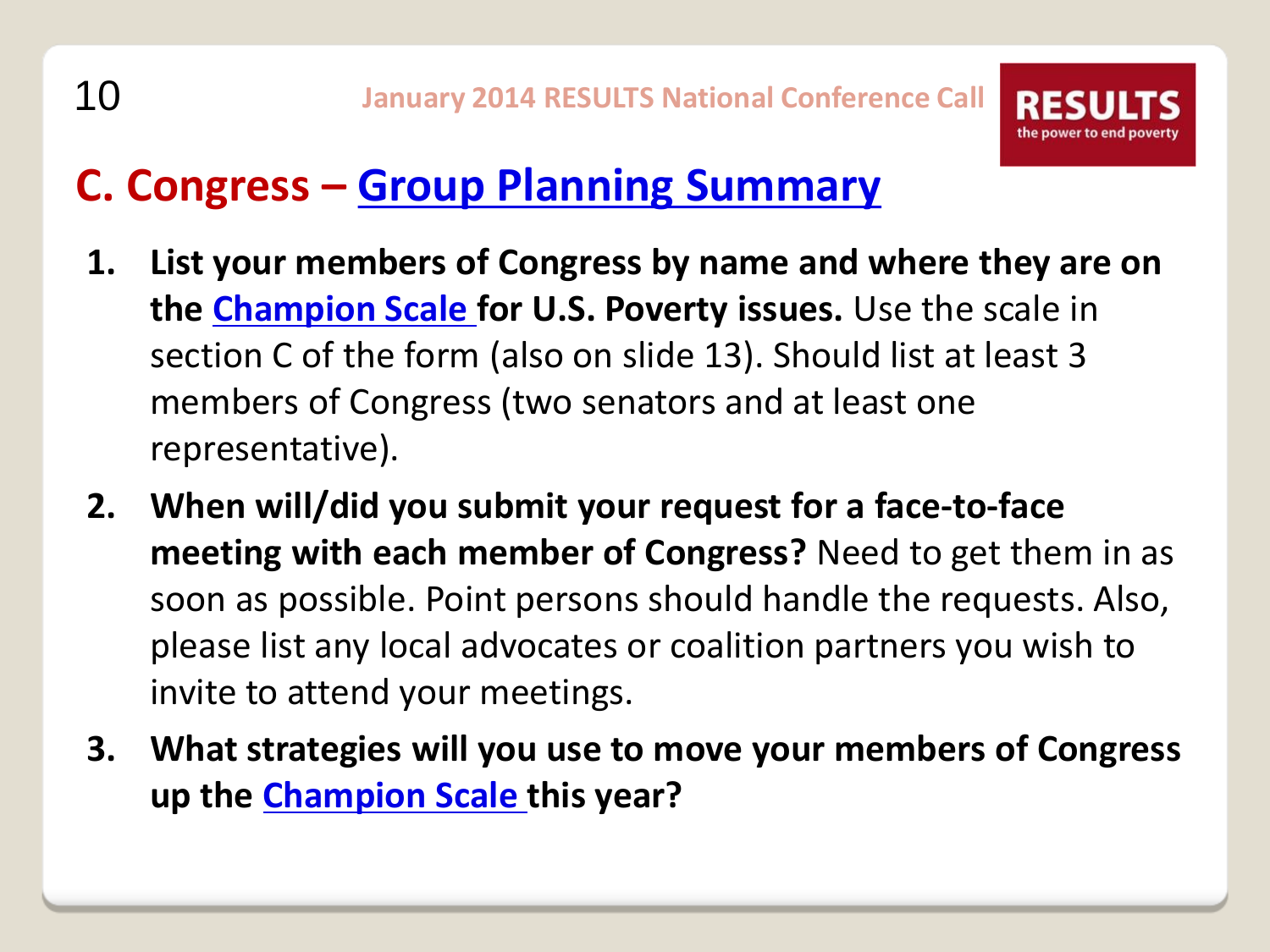11 **January 2014 RESULTS National Conference Call**

## **Submit Your Face-to-Face Meeting Requests Now**

#### **Congress will be on recess January 20-24.**

97 percent of congressional staff say that in-person issues visits from Constituents influence policymakers ([Congressional](http://www.congressfoundation.org/storage/documents/CMF_Pubs/cwc-perceptions-of-citizen-advocacy.pdf)  [Management Foundation\)](http://www.congressfoundation.org/storage/documents/CMF_Pubs/cwc-perceptions-of-citizen-advocacy.pdf)

**Submit and follow up on your face-to-face meeting requests. Be sure to ask about town halls too!**



**RESUL** 

the power to end poverty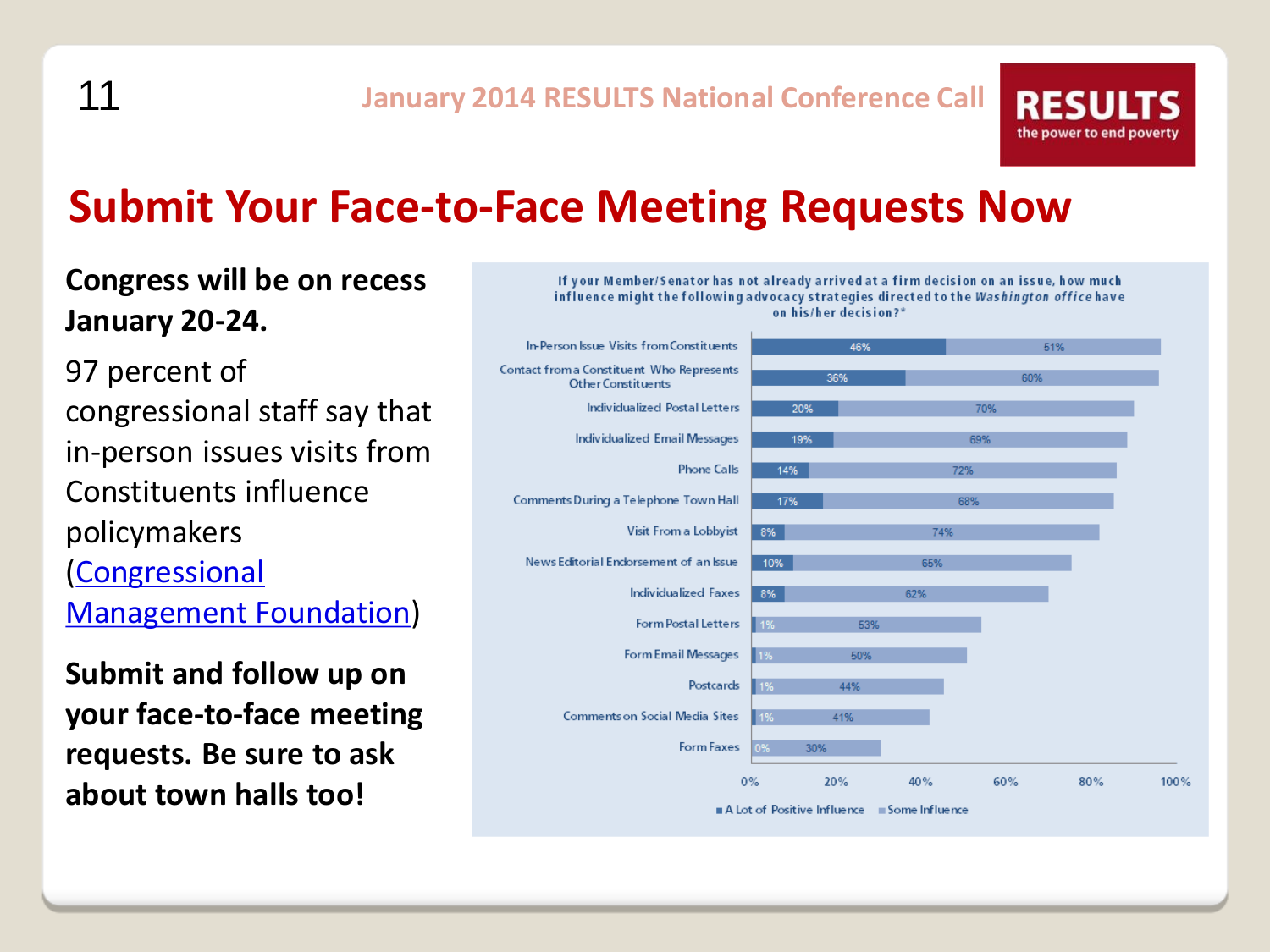

## **Submit Your Face-to-Face Meeting Requests Now**

- **1. Decide who will contact the scheduler for each member of Congress this month** – you can find contact details on the [RESULTS website](http://capwiz.com/results/dbq/officials/).
- **2.** Use our **[online template](http://capwiz.com/results/issues/alert/?alertid=7268106&MC_plugin=2201)** to create a request letter most offices will ask for details in writing.
- 3. If the member of Congress has no time to meet this month, **ask to schedule a meeting the next time he/she is back home and if he/she is holding any upcoming town hall meetings**.
- 4. Once you confirm a meeting, **please contact RESULTS Director of US Poverty Campaigns Meredith Dodson [\(dodson@results.org\)](mailto:dodson@results.org)** for coaching, materials and tailored requests for your meeting.

*See the [January Action](http://www.results.org/take_action/january_2014_u.s._poverty_action/) for details on Group Planning and requesting face-to-face meetings.*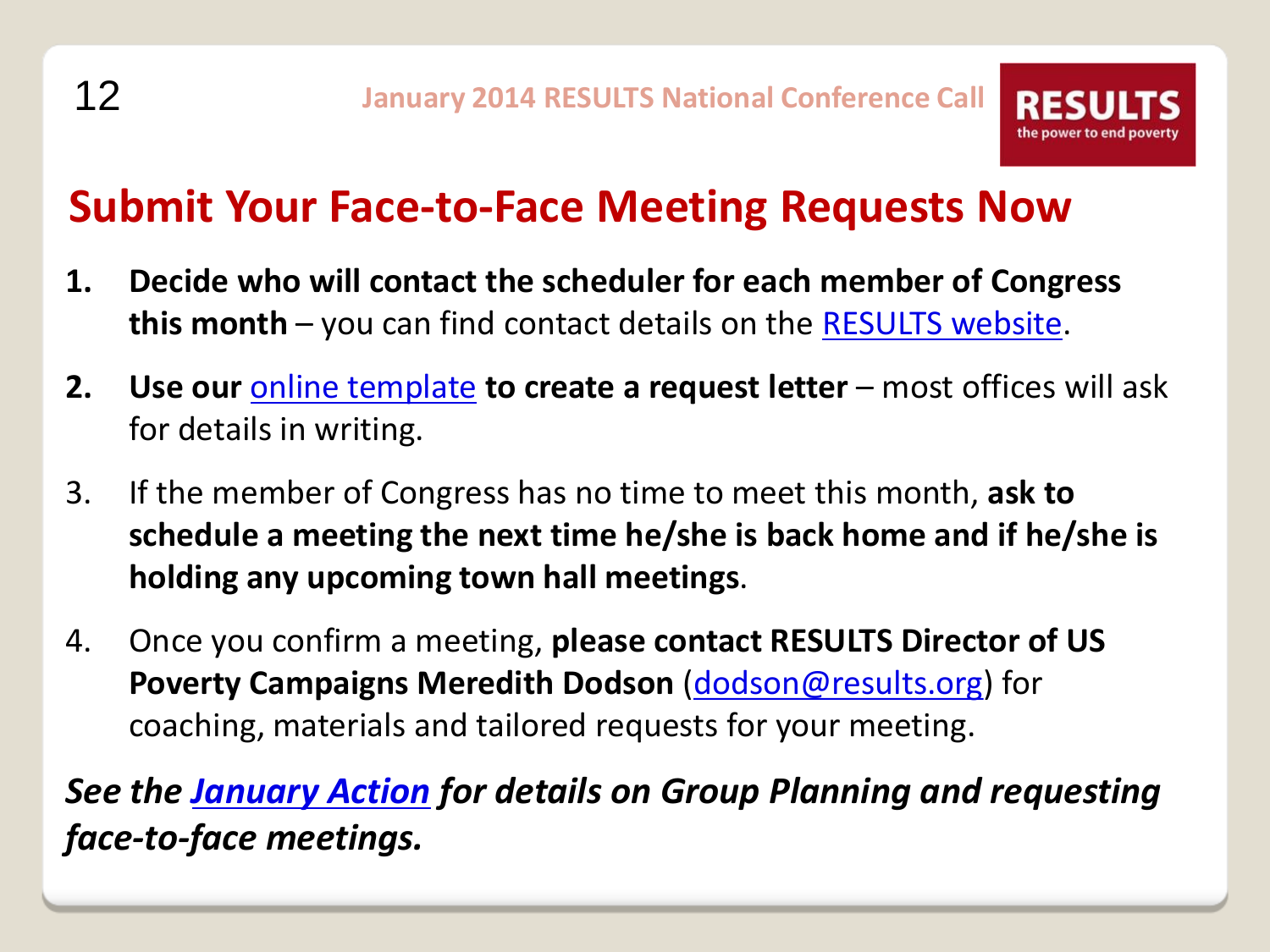13 **January 2014 RESULTS National Conference Call**



#### **Section C. Members of Congress**

| Name:                                                                                                                                                                                                                                                       | Senator #1 | Senator #2 | Representative #1 | Representative #2 |
|-------------------------------------------------------------------------------------------------------------------------------------------------------------------------------------------------------------------------------------------------------------|------------|------------|-------------------|-------------------|
| Issue: The Company of the Company of the Company of the Company of the Company of the Company of the Company of the Company of the Company of the Company of the Company of the Company of the Company of the Company of the C<br>Rating on Champion Scale? |            |            |                   |                   |
| Rating on Champion Scale?                                                                                                                                                                                                                                   |            |            |                   |                   |
| Rating on Champion Scale?                                                                                                                                                                                                                                   |            |            |                   |                   |
| Our first meeting request will be<br>submitted by (give date):                                                                                                                                                                                              |            |            |                   |                   |
| Which local coalition partners do we<br>invite to our face-to-face meetings?                                                                                                                                                                                |            |            |                   |                   |
| Moving members of Congress up the Champion Scale in 2014 (consider Powermapping as one of your actions):                                                                                                                                                    |            |            |                   |                   |
|                                                                                                                                                                                                                                                             |            |            |                   |                   |
| We would like Sen. _________________________ to be a____________ on the Champion Scale by the end of the year. Here's how we will do it:                                                                                                                    |            |            |                   |                   |
| We would like Rep. The same to be a state on the Champion Scale by the end of the year. Here's how we will do it:                                                                                                                                           |            |            |                   |                   |
| We would like Rep. _______________________to be a__________on the Champion Scale by the end of the year. Here's how we will do it:                                                                                                                          |            |            |                   |                   |
|                                                                                                                                                                                                                                                             |            |            |                   |                   |

**Take 8 minutes to fill out Section C of the form**. **[Champion Scale:](http://www.results.org/skills_center/champion_scale/) -1 = Opposed 0 = Neutral/Uninformed 1 = Supporter 2 = Advocate 3 = Leader 4 = Champion** *The call will be silent during this time so you can talk with* 

*your group.*

**RESUL** the power to end poverty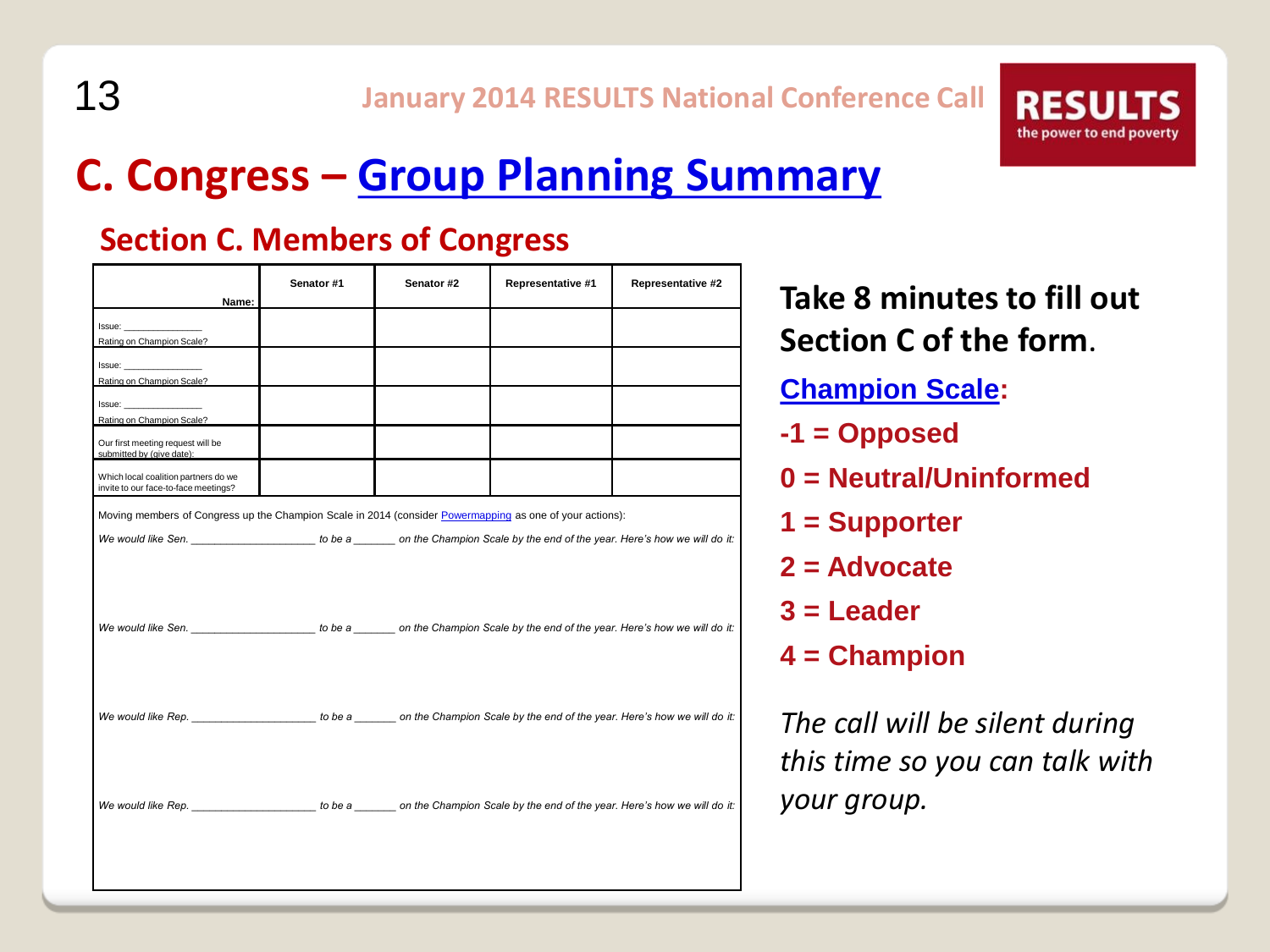# **D. Outreach – [Group Planning Summary](http://www.results.org/uploads/files/2014_Group_Planning_Summary.doc)**

- **1. Outreach: How will your group help expand RESULTS into new states and new congressional districts.** You connections in nearby districts and other states is invaluable in helping us get new people involved. Build on your outreach strategies from Section B.
- **2. Fundraising: Will your group help raise money to support our work in 2014?** The money you raise helps us support you in your advocacy work. We appreciate any help you provide, no matter how small, in our fundraising efforts. Be creative in what you'd like to do (house party, event, Friends and Family (online), etc.
- **3. Local Action Network: How will you grow your list of local advocates who will take action on our issues when needed?** List out the ways you'll make this happen.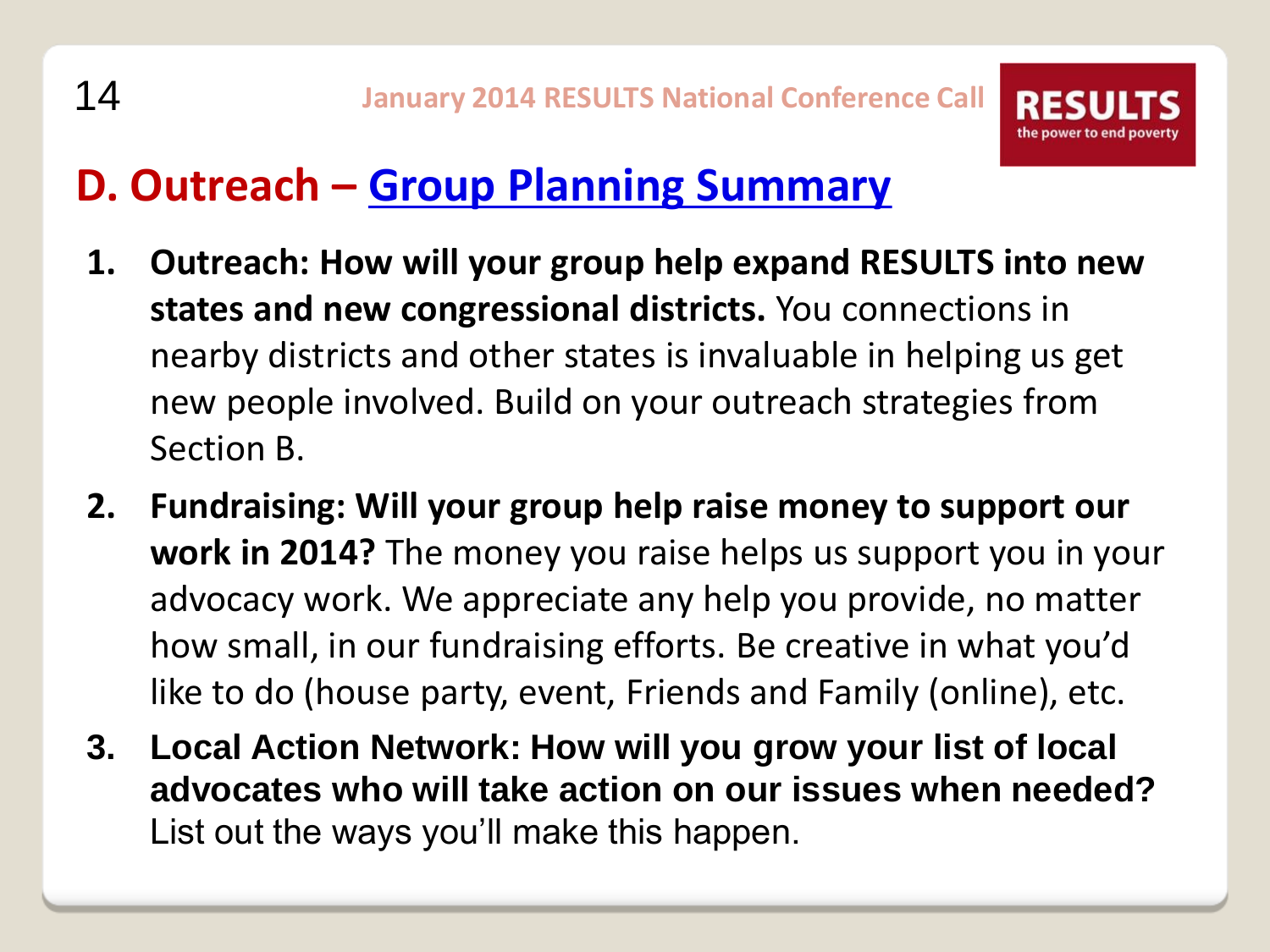

# **D. Outreach – [Group Planning Summary](http://www.results.org/uploads/files/2014_Group_Planning_Summary.doc)**

### **Take 7 minutes to fill out Section D of the form**.

*The call will be silent during this time so you can talk with your group.*

#### **Section D. Outreach, Fundraising, and Partnership Plan**

| 1. In 2014, RESULTS has a goal of expanding our presence (groups or Free Agents) into 260 congressional districts<br>and 46 states and move them up the Champion Scale. What specific things will we do to help expand RESULTS to<br>neighboring congressional districts and/or states? |                                                                                                                                                                                                                                                                                                       |  |  |
|-----------------------------------------------------------------------------------------------------------------------------------------------------------------------------------------------------------------------------------------------------------------------------------------|-------------------------------------------------------------------------------------------------------------------------------------------------------------------------------------------------------------------------------------------------------------------------------------------------------|--|--|
| a.                                                                                                                                                                                                                                                                                      |                                                                                                                                                                                                                                                                                                       |  |  |
| b.                                                                                                                                                                                                                                                                                      |                                                                                                                                                                                                                                                                                                       |  |  |
| C.                                                                                                                                                                                                                                                                                      |                                                                                                                                                                                                                                                                                                       |  |  |
| 2. Our group will fundraise this much for RESULTS in 2014: \$                                                                                                                                                                                                                           |                                                                                                                                                                                                                                                                                                       |  |  |
| $\bullet$                                                                                                                                                                                                                                                                               | When do we want to do it?                                                                                                                                                                                                                                                                             |  |  |
| $\bullet$                                                                                                                                                                                                                                                                               | What type of fundraiser will we have (e.g. dinner event, house party, Friends & Family letter campaign, online<br>fundraising, etc.) and what other details do we want to articulate now?                                                                                                             |  |  |
| $\bullet$                                                                                                                                                                                                                                                                               | How will we use a fundraising event/speaker as an outreach event to attract new volunteers and supporters?                                                                                                                                                                                            |  |  |
|                                                                                                                                                                                                                                                                                         | 3. For our local Action Network, we currently have approximately ____________ members. By the end of 2014, we want to<br>have __________ members in our local Action Network. How will we reach this goal? (include strategies on connecting and<br>partnering with other organizations in your area) |  |  |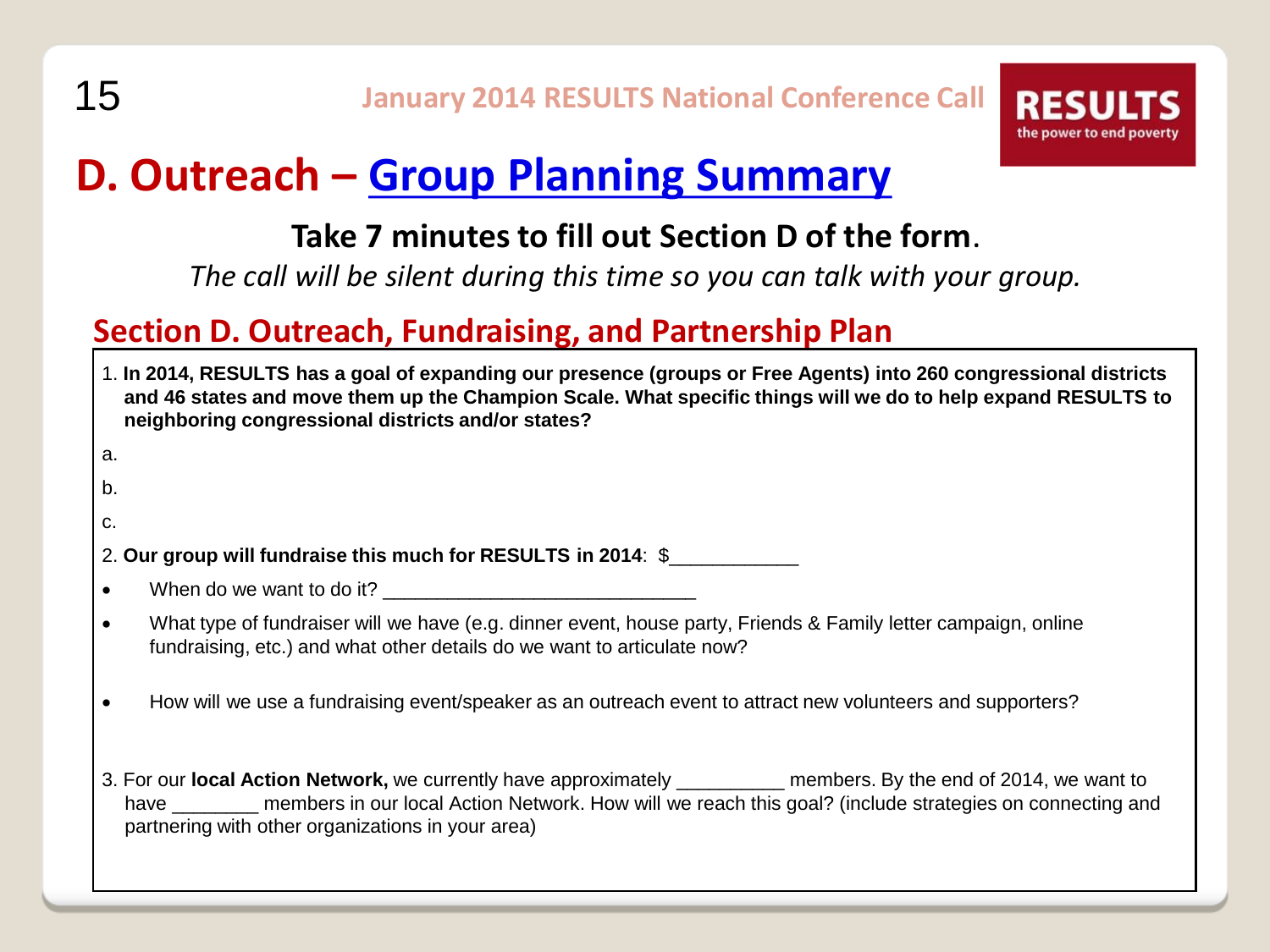

# **E. Media – [Group Planning Summary](http://www.results.org/uploads/files/2014_Group_Planning_Summary.doc)**

In addition to getting many letters to the editor published, RESULTS has a goal to **get at least one editorial or op-ed published in each state where we have volunteers.**

- 1. How many **editorials** do you want to generate 2014 and in what papers?
- 2. How many **op-eds** do you want to get published in 2014?
- 3. How many **letters to the editors** do you want to get published in 2014?
- 4. Does your group have any **Social Media goals** in 2014? If so, what?
- 5. What **other media** do you want to generate (articles, TV, radio) in 2014?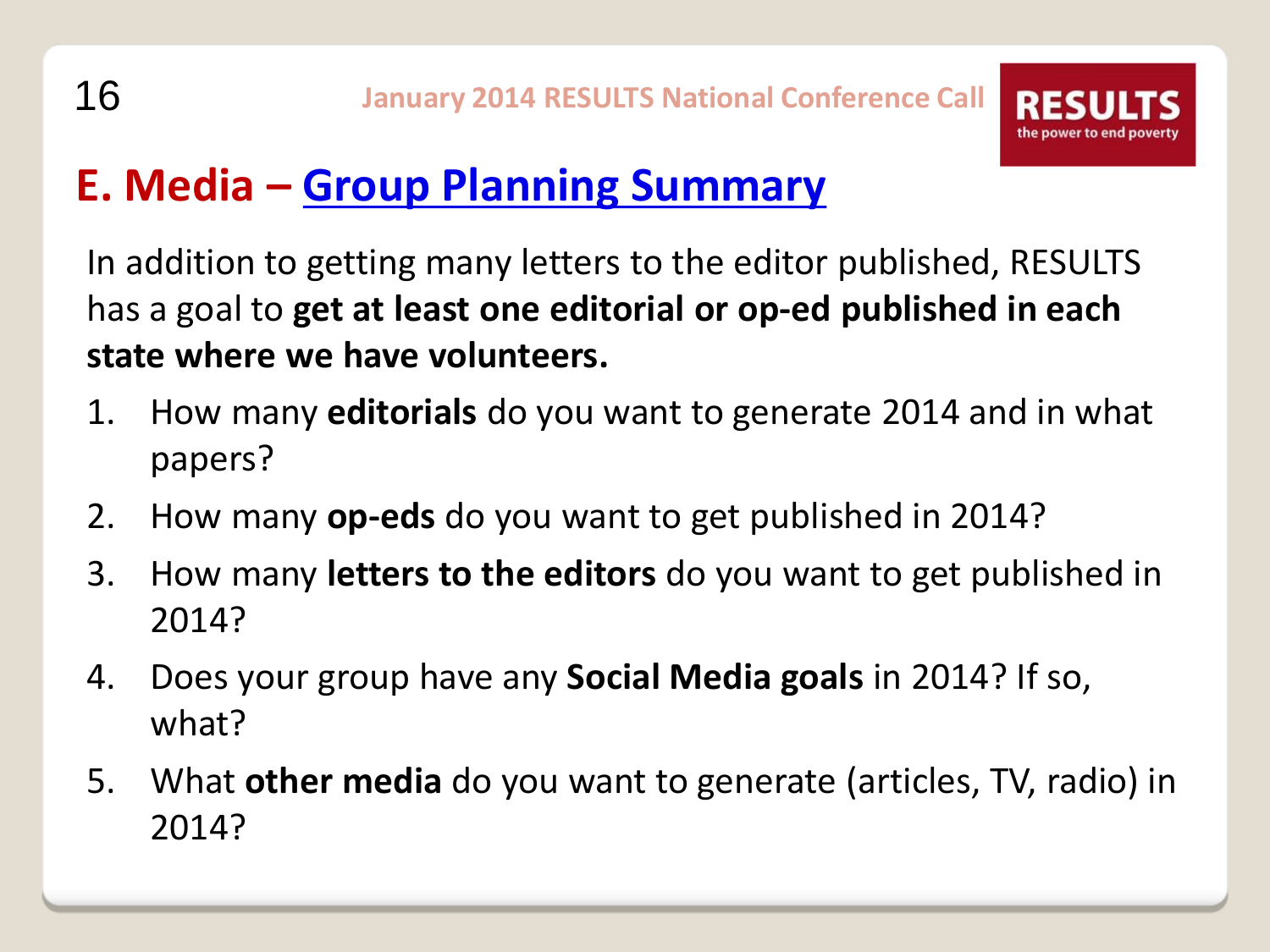

# **E. Media – [Group Planning Summary](http://www.results.org/uploads/files/2014_Group_Planning_Summary.doc)**

#### **Take 5 minutes to fill out Section E of the form**.

*The call will be silent during this time so you can talk with your group.*

#### **Section E. Media Plan**

**In 2014, RESULTS has a goal of getting an op-ed or editorial published in each state where we have volunteers.** 1. In 2014, we want to inspire \_\_\_\_\_\_\_\_\_\_\_ **editorials** in the following news outlets: 1. In 2014, we want to get \_\_\_\_\_\_\_\_\_\_\_ **op-eds** published in the above publications? 2. In 2014, we want to get **letters to the editor** published in the above publications? 3. What are our social media goals (Facebook, Twitter, blogs, etc.)? 4. What are our other media goals, if any (TV, radio, etc.)?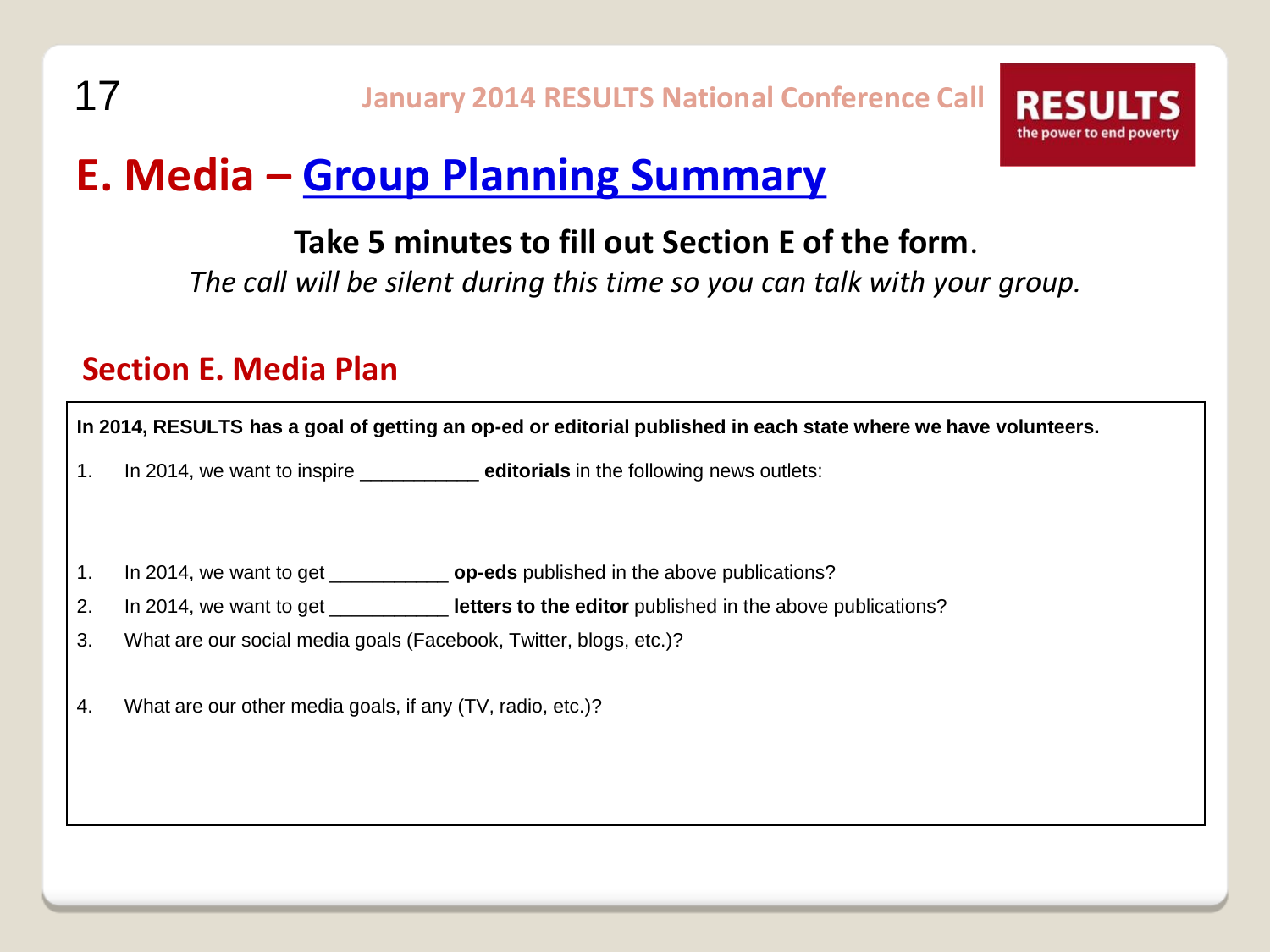

### 18 **January 2014 RESULTS National Conference Call**

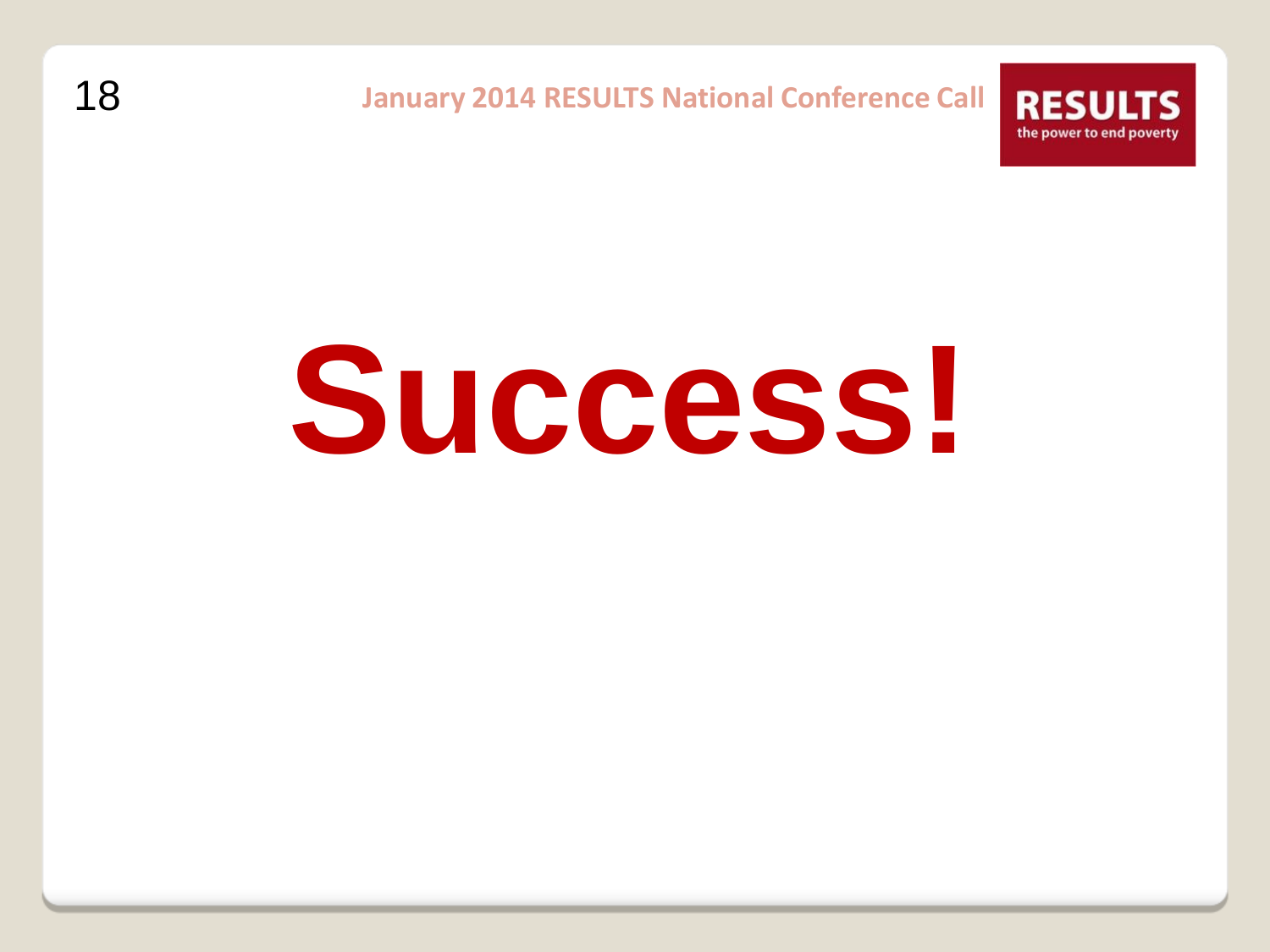

# **Thank you all for going through this process!**

We know this was rushed and if you want to stay after today to fill in details, please do. However, please send Jos what you drafted this weekend, no matter how basic it is. Even if you plan to change it at your second meeting this month, please still send us what you have now (you can send us your amended version as well when it's done). This will help us begin supporting you in meeting your goals right away.

# **Submit your plans this weekend to Jos Linn at [jlinn@results.org](mailto:jlinn@results.org)**

E-mail him your Group Planning form as a Word document or a scanned version of your hand-written plan. If you have trouble, e-mail Jos and he'll work with you to get it submitted.

# **Fill up Jos' Inbox with your plans today!**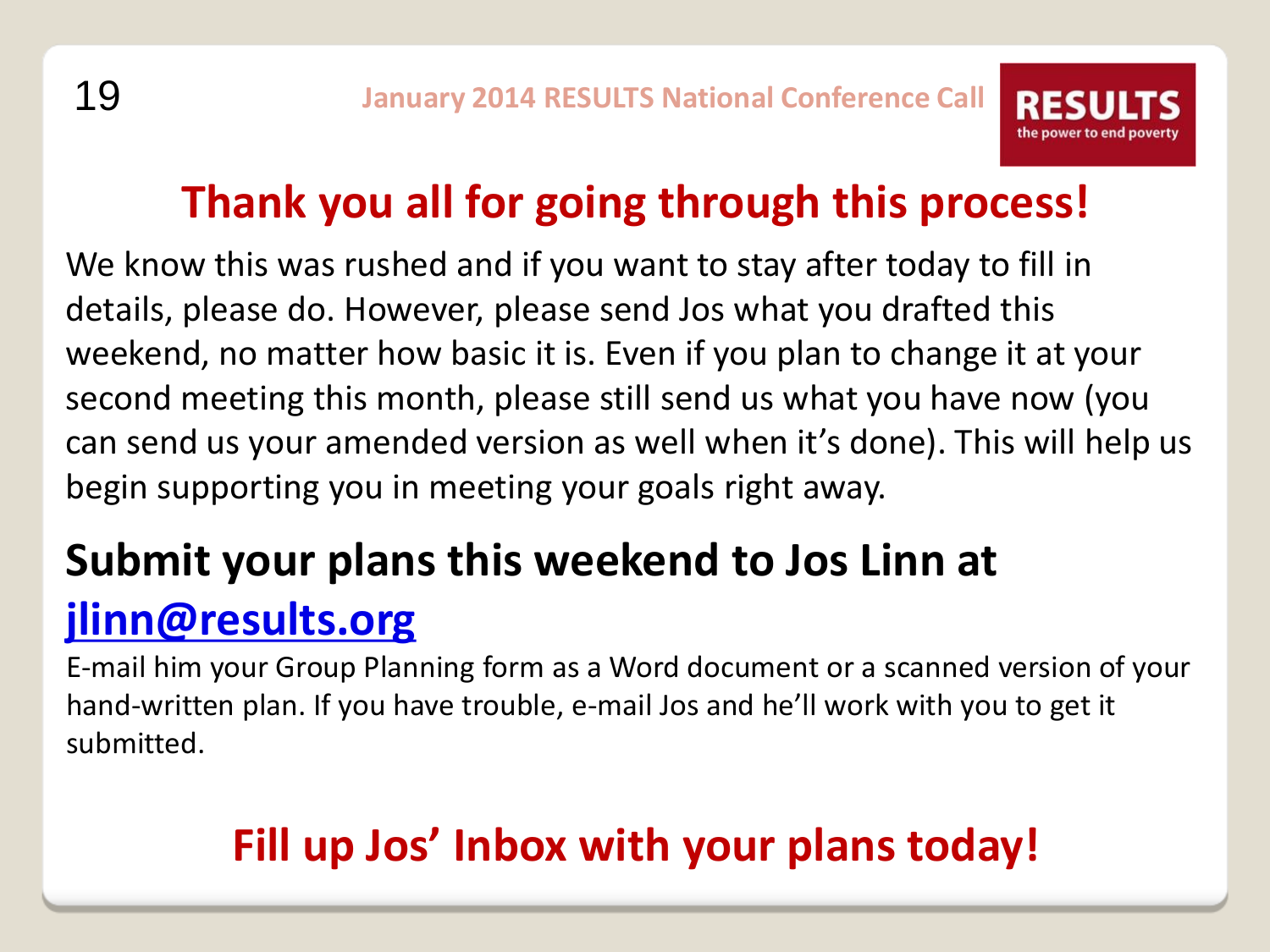

# **SNAP – Farm Bill Update**

Farm Bill Conference Committee working on a bill that would cut [\\$8.6 billion from](http://www.thenation.com/blog/177495/while-obama-talks-poverty-stabenow-agrees-8-billion-more-snap-cuts)  **[SNAP](http://www.thenation.com/blog/177495/while-obama-talks-poverty-stabenow-agrees-8-billion-more-snap-cuts)** over ten years.

- Cuts will be to "Heat and Eat" programs in 15 states, which help increase SNAP benefits for people who receive home energy assistance benefits (CA, CT, ME, MA, MI, NH, NJ, NM, NY, OR, PA, RI, VT, WA, and WI).
- The cut would amount to an average loss of \$90 per month in SNAP benefits for approximately 850,000 low-income households.
- Bill does not include the other harmful cuts and changes in the original House bill such as eliminating state flexibility to adjust SNAP eligibility limits, imposing harsh work requirements, cutting off unemployed workers without children after only three months, drug testing of applicants.
- Both House and Senate aiming to get bill done by the end of January

**While RESULTS is pleased that many of the most harmful provisions passed in the House are not part of this deal, we oppose further cuts to SNAP in the Farm Bill.**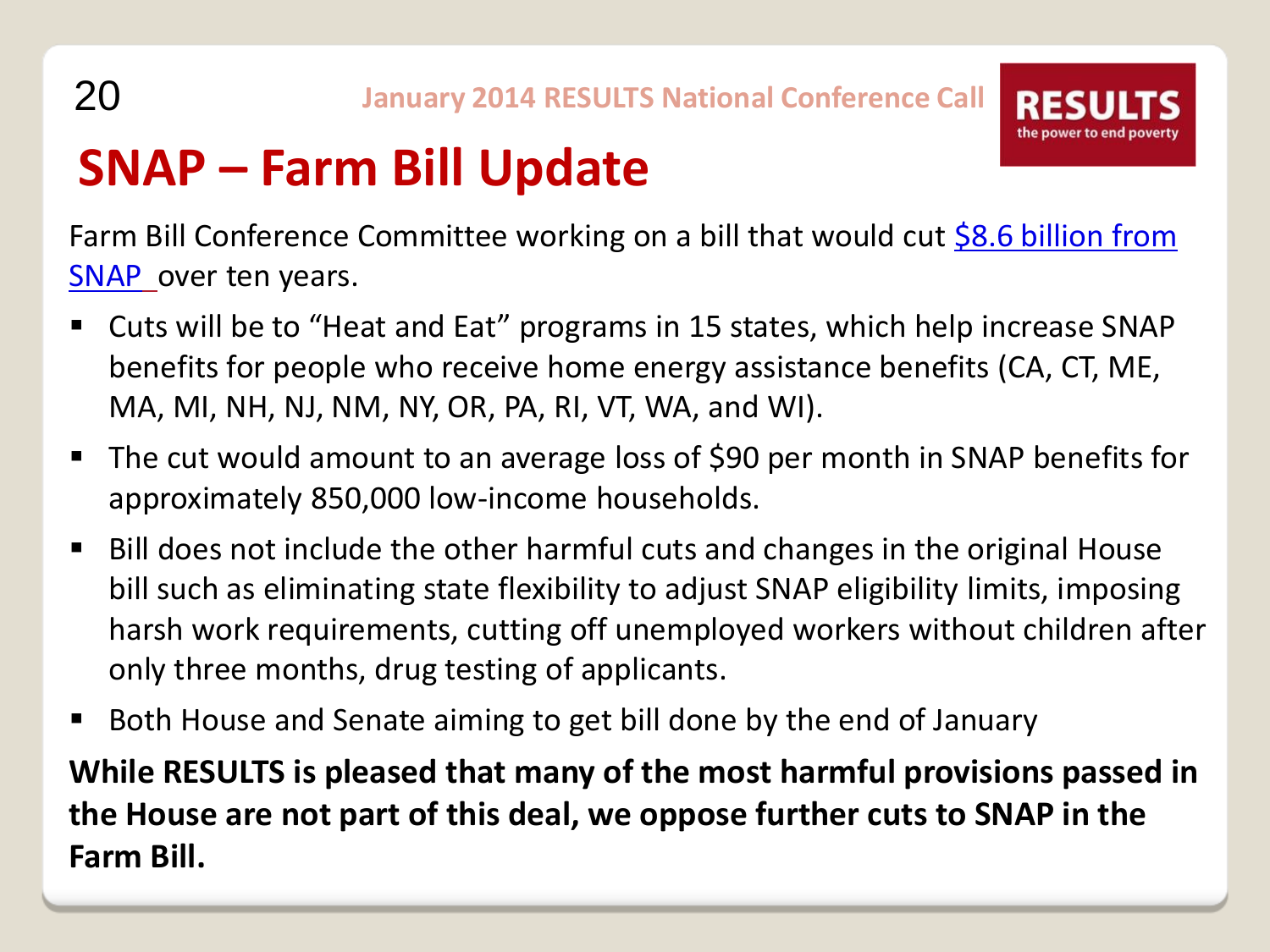# **SNAP Facts**

 SNAP (Supplemental Nutritional Assistance Program, formerly Food Stamps) is an our nation's first line of defense against hunger

21 **January 2014 RESULTS National Conference Call**

- According to new Census Bureau data, SNAP kept 5 million [Americans out of poverty](http://www.census.gov/newsroom/releases/archives/poverty/cb13-183.html) in 2012
- SNAP also has a significant impact on health and educational outcomes, and contributes to long-term economic stability

#### More than Half of SNAP Recipients Are Children, Elderly, and Disabled **Individuals** Children Non-elderly, 37% Non-disabled 47% adults Elderly/ **Disabled** 17% Source: CBPP analysis of data from USDA Food and Nutrition Service, FY 2010

Center on Budget and Policy Priorities | cbpp.org

**RESU** 

the power to end poverty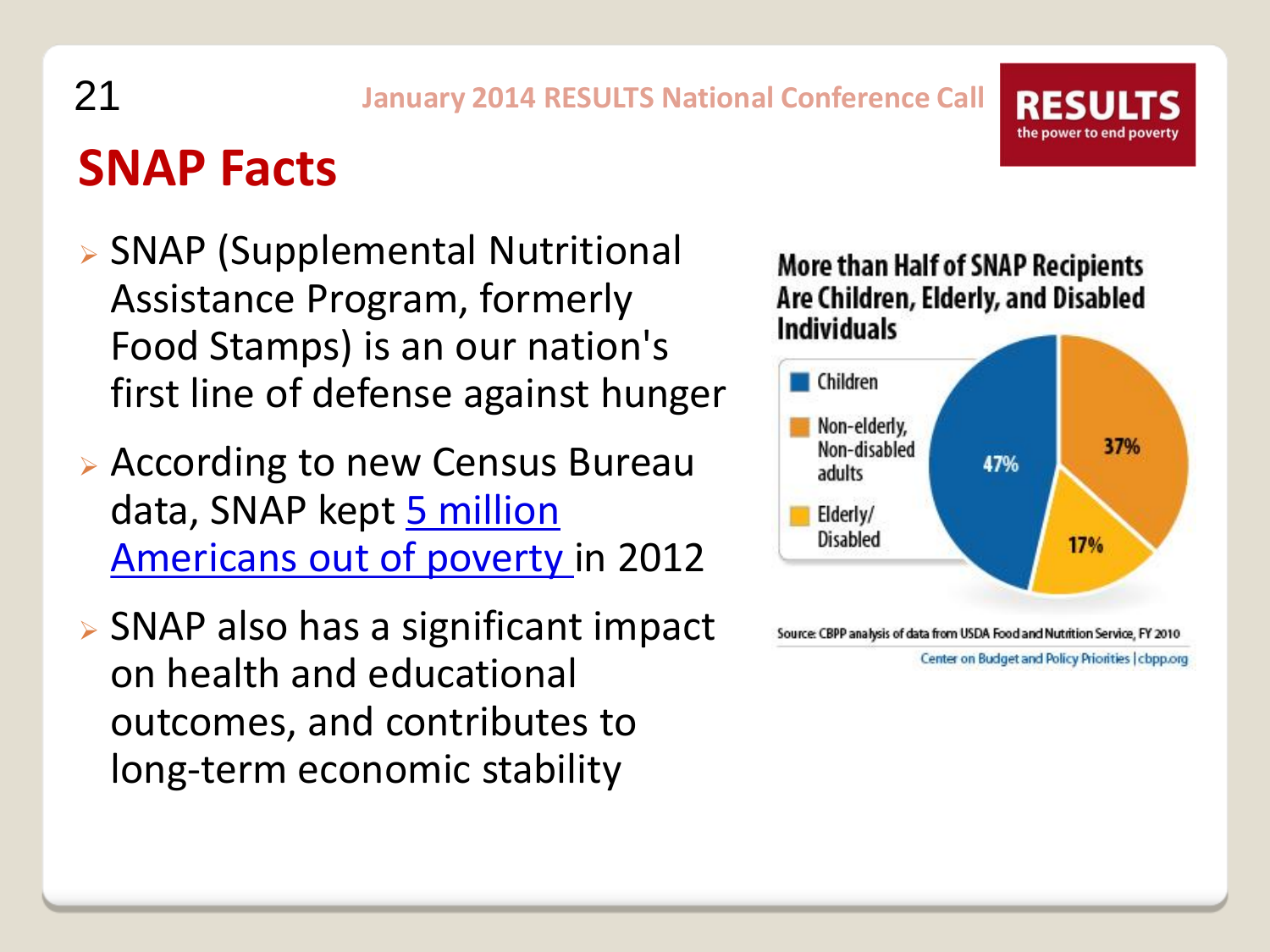# **SNAP Facts** 22 **January 2014 RESULTS National Conference Call**

SNAP (and other programs) are working

**RESULTS** the power to end poverty

### A Different Way of Measuring Poverty

#### **Supplemental Poverty Measure**

People kept out of poverty by ...

Supplemental Security Income

Unemployment compensation

Women, Infants, and Children

Social Security

Refundable tax credits

Child support received

Workers compensation

Housing subsidies

School lunch

F

Public assistance

The official poverty rate is based on pretax money income. The supplemental poverty measure also factors in costs for critical goods and services and government benefits to determine the number of people living in poverty.







#### People falling into poverty due to ...

| Aedical out of pocket              | $-10.6M$   |  |
|------------------------------------|------------|--|
| Vork expenses                      | $-5.9M$    |  |
| ederal Insurance Contributions Act | $-3.6M$    |  |
| ederal income tax                  | $-1.3M$    |  |
| hild support paid                  | $-417,000$ |  |
|                                    |            |  |

A person may receive more than one of the above benefits and may have more than one of the above expenses.



U.S. Department of Commerce Economics and Statistics Administration **U.S. CENSUS BUREAU** census.gov

Source: 2013 Current Population Survey Annual Social and Economic Supplement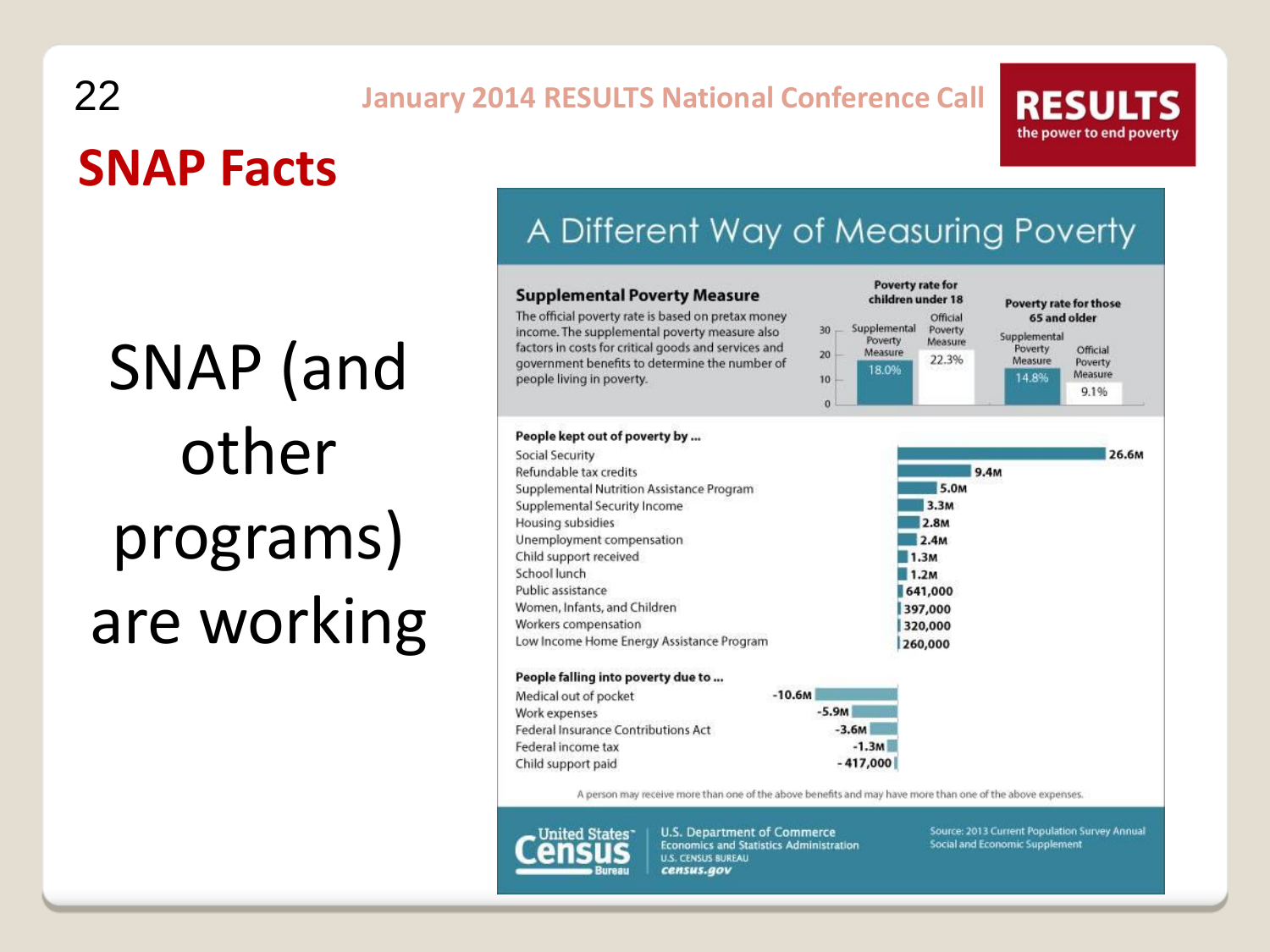

## **SNAP Households Already Facing a Tough Time**

- SNAP benefits were cut automatically starting November 1 when the increases in SNAP benefits from 2009's *American Recovery and Reinvestment Act* (ARRA) was prematurely ended
- Average cut of \$36/month (family of 4) or 5.5 percent
- Amounts to \$5 billion cut in 2014, \$11 billion overall

According to Feeding America, food banks would have to **double the number of meals served in 2014** to make up for the meals lost from the ARRA cut plus the House's proposed cuts

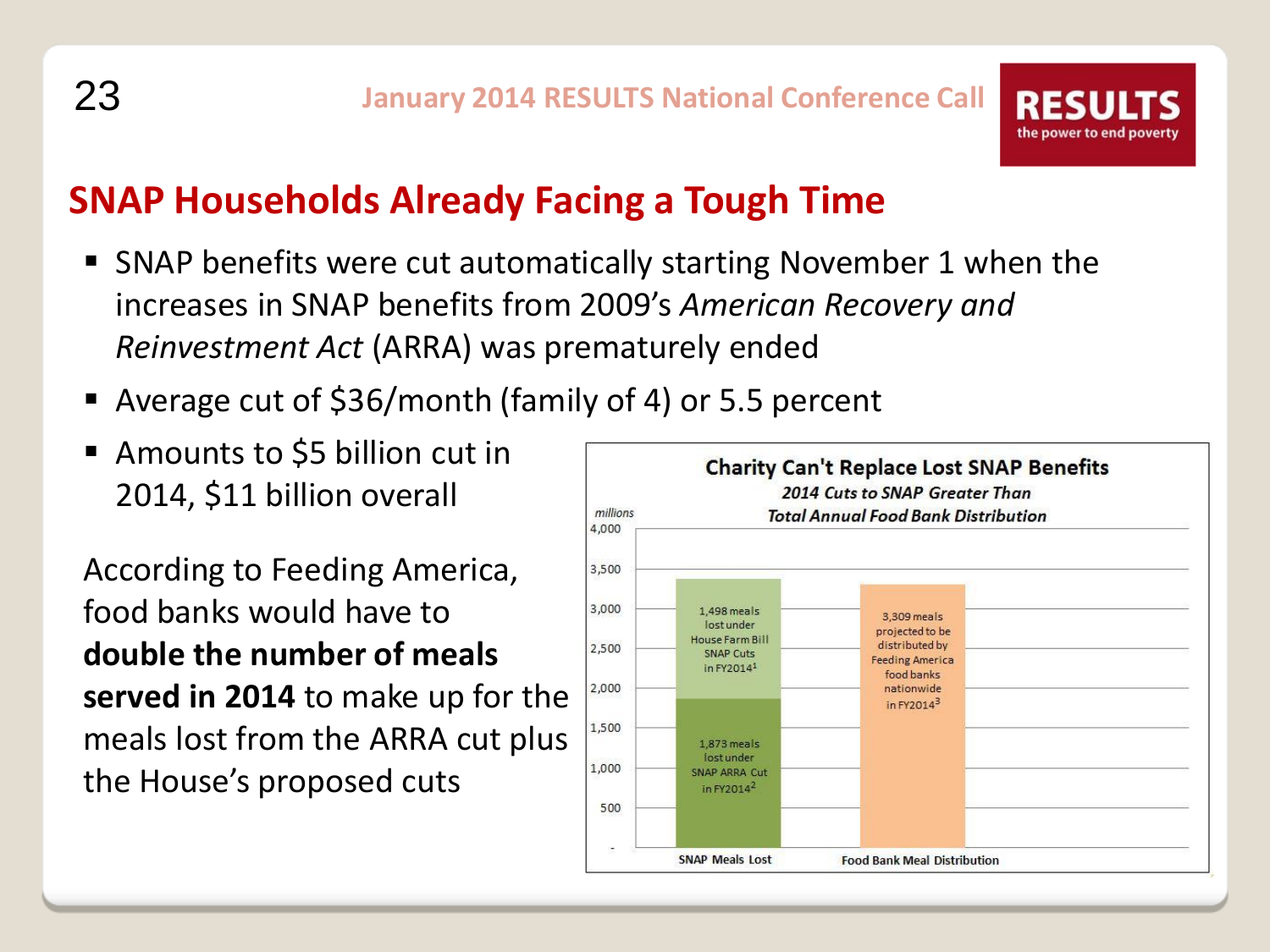

### **Farm Bill Conference Committee Members**

#### **Senate Conferees:**

Debbie Stabenow (D-MI), Chair, Ag Cmte Thad Cochran (R-MS), Ranking Member, Ag Cmte John Boozman (R-AR) Michael Bennet (D-CO) Saxby Chambliss (R-GA) Tom Harkin (D-IA) Pat Roberts (R-KS) Amy Klobuchar (D-MN) Max Baucus (D-MT) John Hoeven (R-ND) Sherrod Brown (D-OH) Patrick Leahy (D-VT)

#### **House Conferees:**

Reps. Frank D. Lucas (R-OK-3), Chair, Ag Cmte Collin Peterson (D-MN-7), Ranking Member, Ag Cmte Martha Roby (R-AL-2) Mike D. Rogers (R-AL-3) Rick Crawford (R-AR-1) Jeff Denham (R-CA-10) Jim Costa (D-CA-16) Gloria Negrete McLeod (D-CA-35) Ed Royce (R-CA-39) Steve Southerland (R-FL-2) Austin Scott (R-GA-8) Rodney Davis (R-IL-13) Steve King (R-IA-4) Jim McGovern (D-MA-2) Dave Camp (R-MI-4)

Sandy Levin (D-MI-9) Tim Walz (D-MN-1) Eliot Engel (D-NY-16) Mike McIntyre (D-NC-7) Marcia Fudge (D-OH-11) Kurt Schrader (D-OR-5) Glenn Thompson (R-PA-5) Tom Marino (R-PA-10) Kristi Noem (R-SD-AL) Sam Johnson (R-TX-3), K. Michael Conaway (R-TX-11) Randy Neugebauer (R-TX-19) Filemon Vela (D-TX-34) Suzan DelBene (D-WA-1)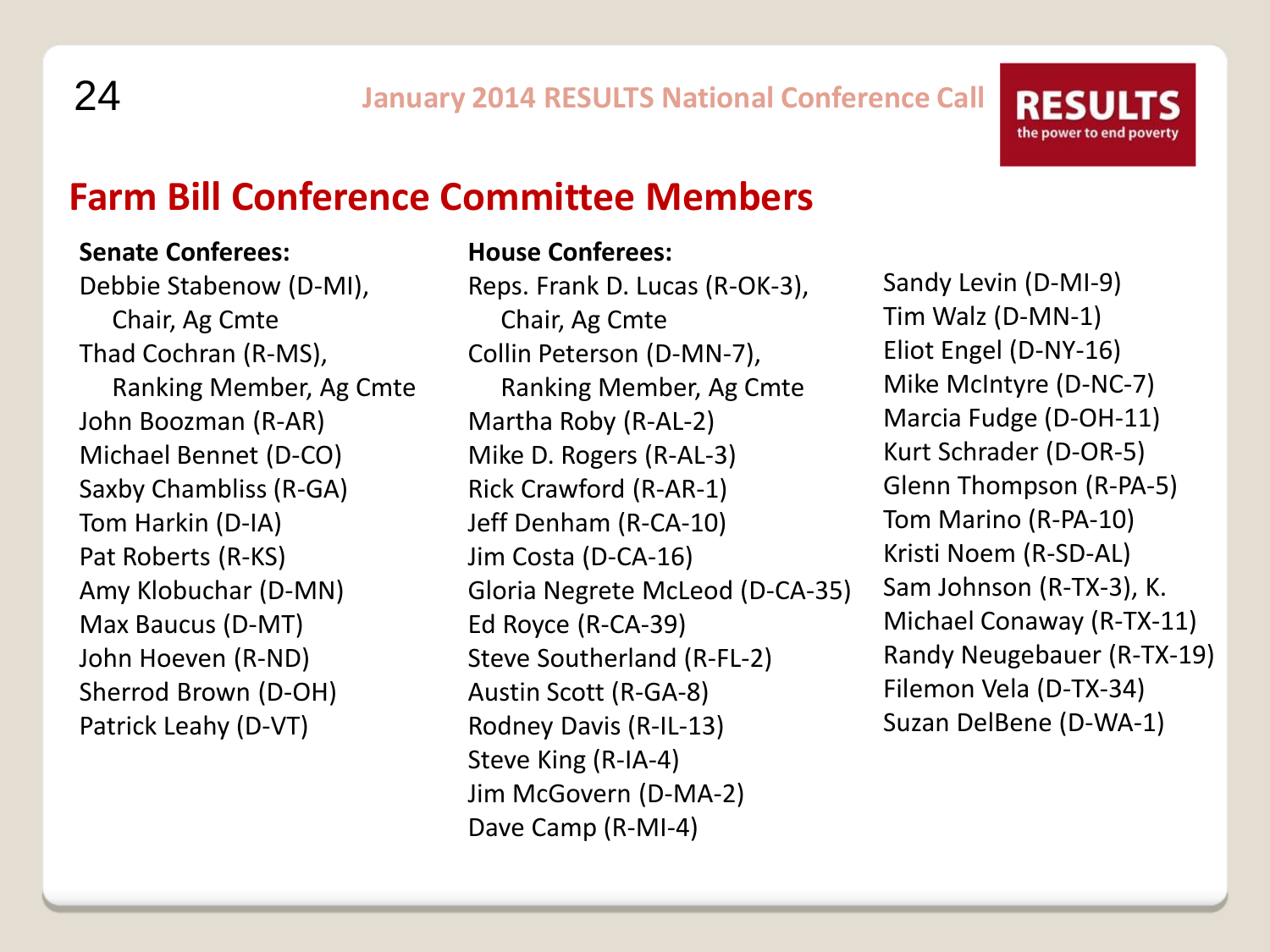

# **Announcements**

**RESULTS Media Support Call.** Tuesday, January 21 at 8:00 pm ET. (267) 507- 0370, passcode 4471061#. If you have questions, please contact Ginnie Vogts at [vmvogts@yahoo.com](mailto:vmvogts@yahoo.com).

**RESULTS U.S. Poverty Free Agents Calls:** Tuesday, January 21 at 1:00pm ET and 9:00 pm ET. (443) 453-0034, passcode 703096 (note the new call-in number).

**RESULTS Introductory Call:** Friday, January 24, 1:00 pm ET. Register for the call at [www.tinyurl.com/RESULTSMeetandGreet/](http://www.tinyurl.com/RESULTSMeetandGreet/).

**RESULTS Expansion Webinar.** RESULTS has a goal of expanding into new congressional districts, including starting 10 new U.S. poverty groups. On Monday, January 27 at 8:00 pm ET, volunteer leaders and staff will host an [introductory webinar](http://www.results.org/?/events/events_calendar/details/webinar_how_you_can_help_expand_congressional_coverage_8_pm_et) to discuss some of the best practices for starting new RESULTS groups and recruiting new activists. To join, go to: [http://fuze.me/22423683.](http://fuze.me/22423683) To join the audio, call (855) 346-3893, passcode 22423683#.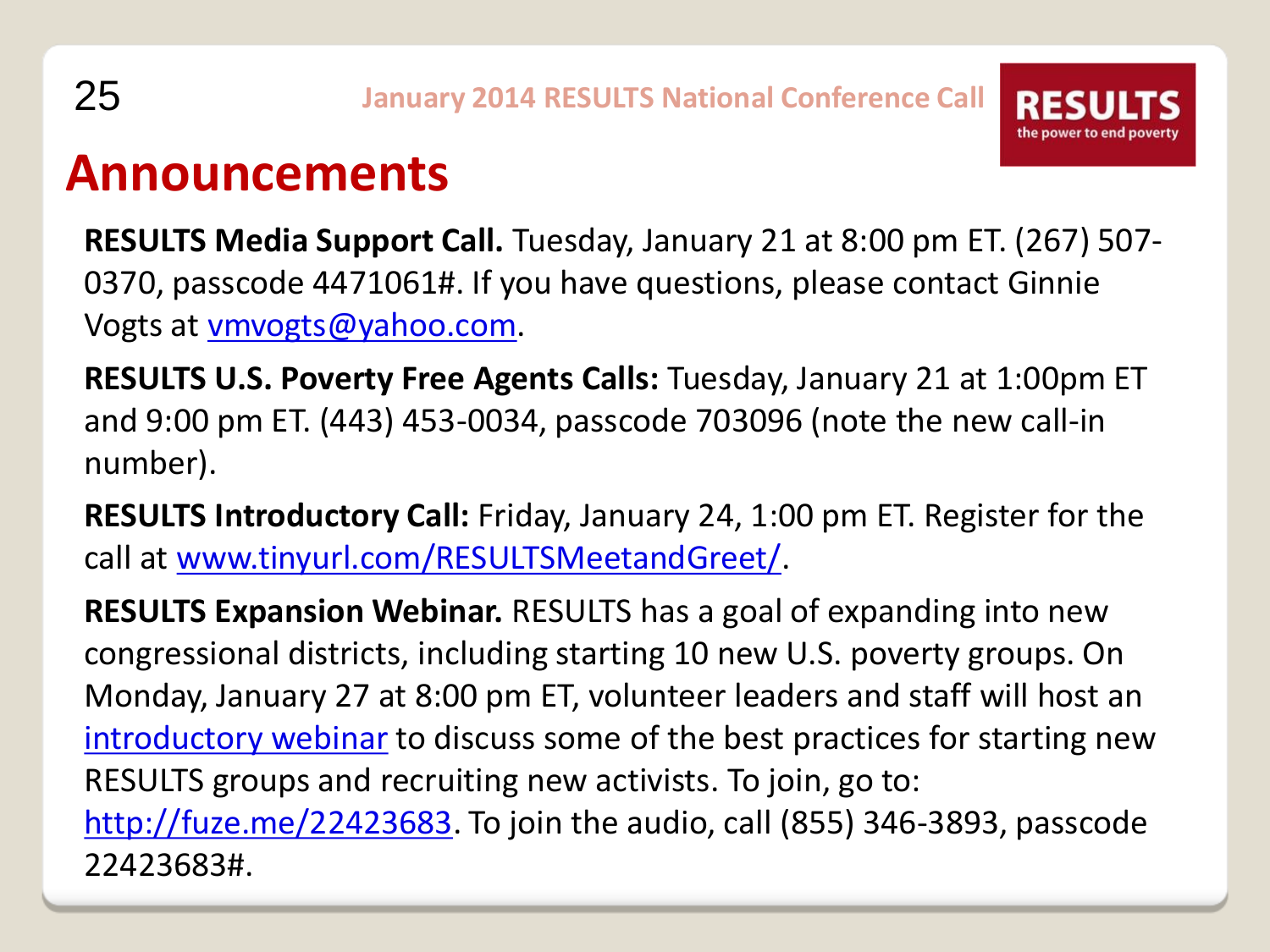

# **Announcements**

#### **REAL Change Announcement**

Mark your calendars! **The 2014 RESULTS International Conference will be June 21-24, 2014 at the DoubleTree Crystal City Hotel in Washington, DC.**  Registration will open in the next few weeks.

You can find a full list of upcoming events, along with call-in numbers on the **[RESULTS Events Calendar](http://www.results.org/events/events_calendar/)**.

# **Thank you for joining us today!**

**The next RESULTS U.S. Poverty National Conference Call is Saturday February 8, 2014 at 12:30 pm ET**